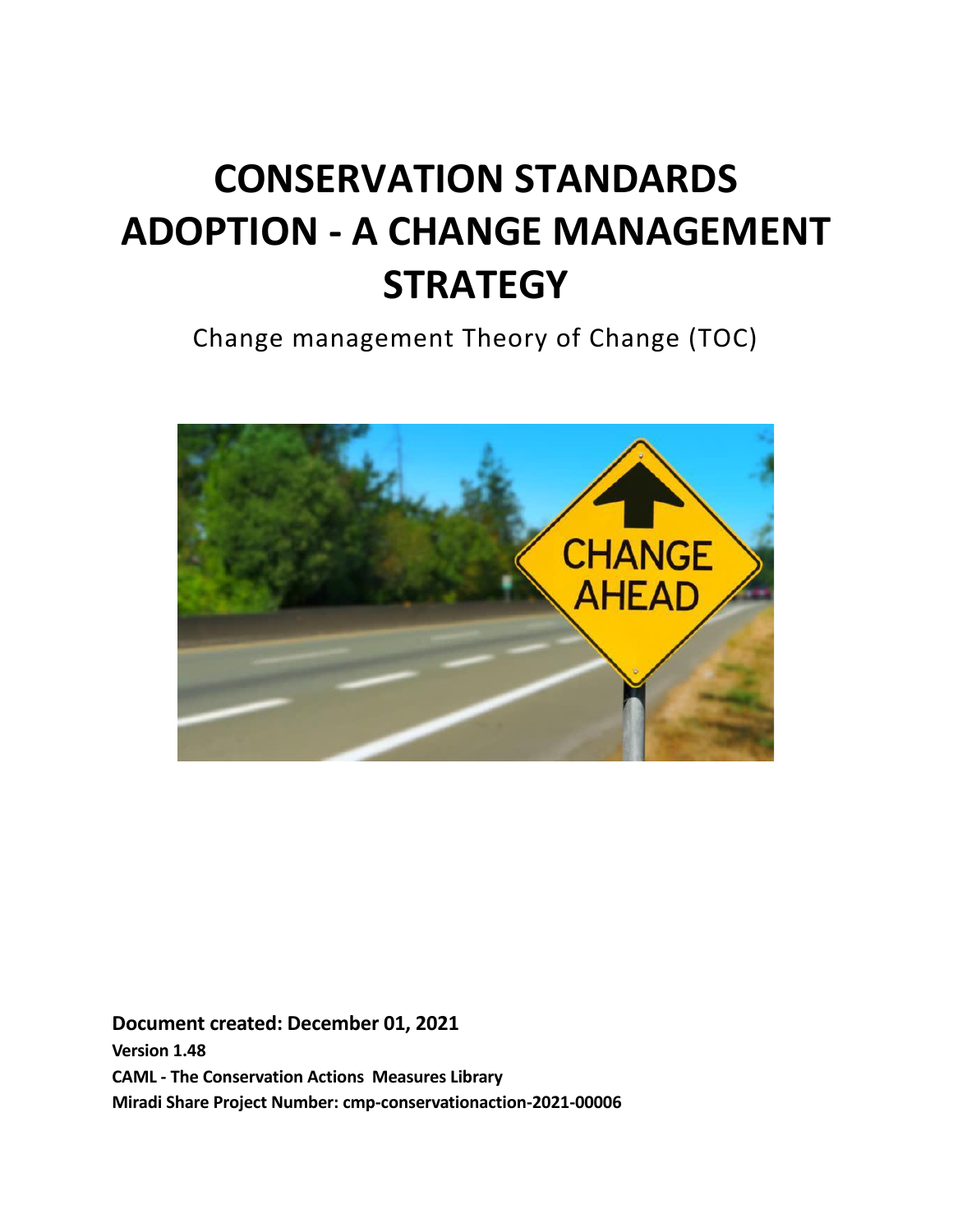A project of the :



With funding provided by:

## **GORDON AND BETTY**  $\Box$ OUNDATION

Use of this Material: This work is licensed for use under a Creative Commons Attribution-ShareAlike 4.0 International License. Under this license, you may take this document and adapt or this as you see fit, provided you a) reference the original document (but not in any way that suggests that CMP endorses this derived work), and b) issue the derived work under a similar Creative Commons license or equivalent. You can also formally contribute your modifications to CMP, which will consider incorporating them in a future official version of this document. This process ensures that the CMP products evolve through the input of a wide variety of practitioners, are adaptable to individual organizations' needs, and yet provide a carefully managed global standard and supporting guidance for conservation work.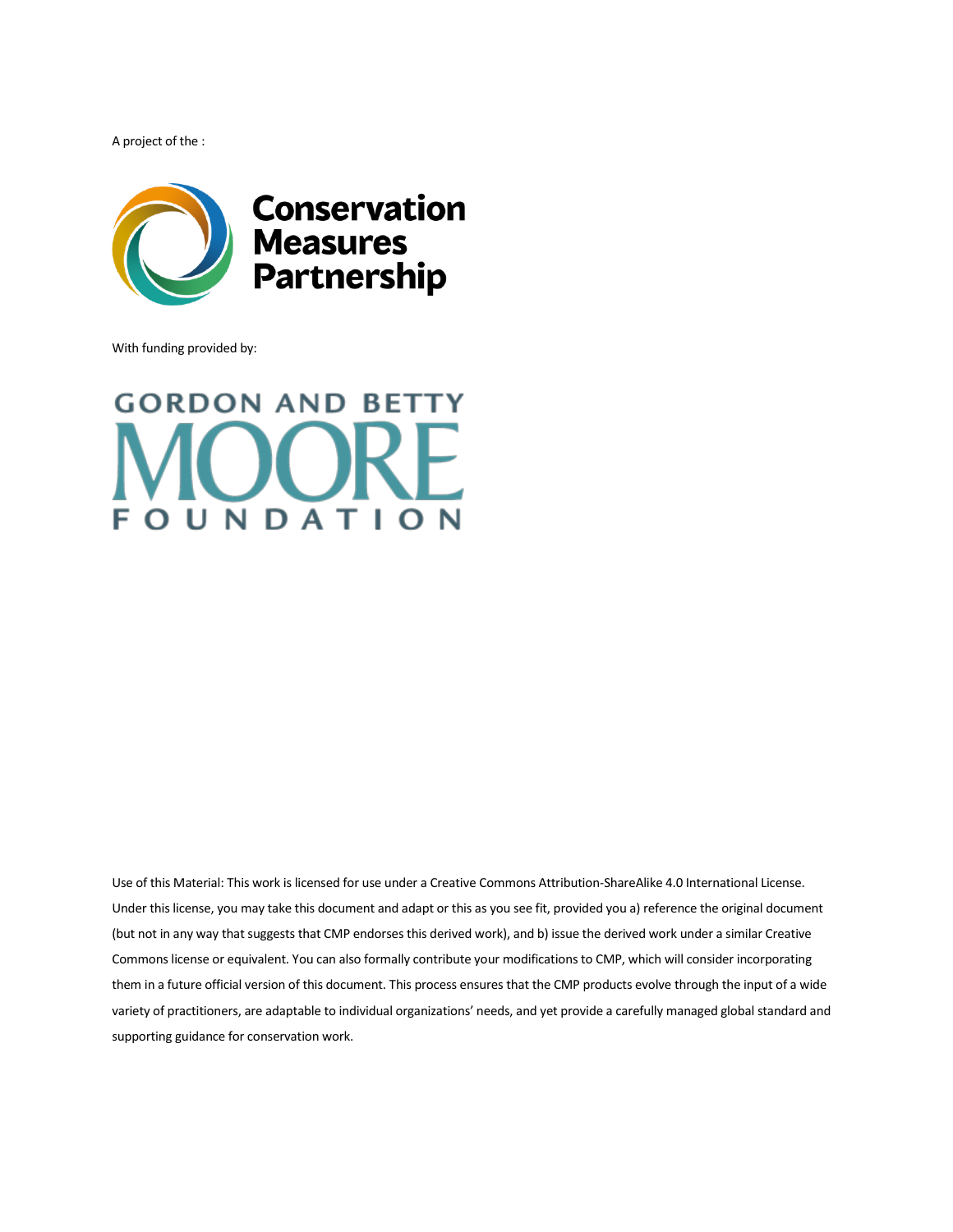## **TABLE OF CONTENTS**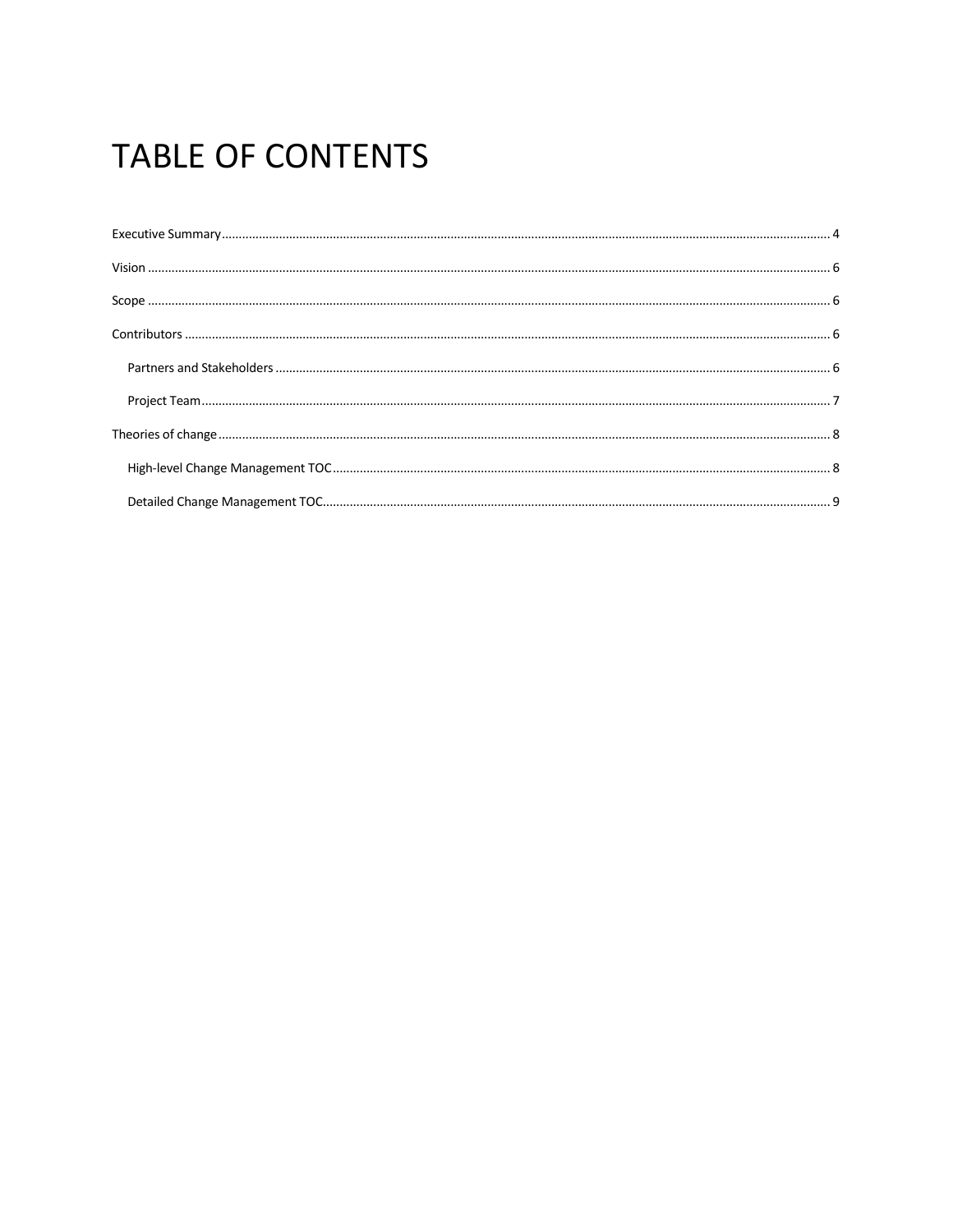## <span id="page-3-0"></span>EXECUTIVE SUMMARY

**Project overview** We all want our organizations to be effective, and we all believe in the value of the Conservation Standards (CS) to improve conservation practices within our organizations. Anyone can play a key role in making change happen in our organizations - but it can be difficult to know where to start!

> This project aims to provide guidance material and tools to key individuals aiming to improve conservation planning practices within their organization through the adoption of the CS. "Adoption" is used as a generic term for CS operationalization (putting the CS into use for specific projects and programs) and institutionalization (building of effective processes, consistant standards, infrastructure, and culture to supports the CS as the way of doing business). The tools and guiding material developed through this project are meant to support organizations anywhere in the CS adoption process, and key individuals that have only received basic CS training, as well as for experienced coaches. They were developed for organizations that are just starting the process of adopting the CS, for organizations that are mature, having standardized their planning processes and adopted systems to document their plans, all the way to organizations that are now consistently adapting their plans based on results, and where processes are well-integrated across organizational functions.

> We propose that key individuals managing the adoption of the CS within their organization, copy the Miradi project we developed (or the Word report created from this project), populate it with content that is relevant for their own situation and use it to track their progress, learn and adapt their approach. The change management TOC is meant to provide useful guidance that will be applicable no matter the organization and its level of maturity in adopting the CS, as the Capability Maturity Model (CMM) is meant to provide more specific guidance to improve specific practices from one level of maturity to another. We have also collected case studies and integrated them to this Miradi project under a similar format so that it is easier to learn from them.

#### Suggested citation

CAML. 2021. Generic conservation strategies: Conservation standards adoption - A change management strategy, v 1.26. Conservation Actions Measures Library (CAML).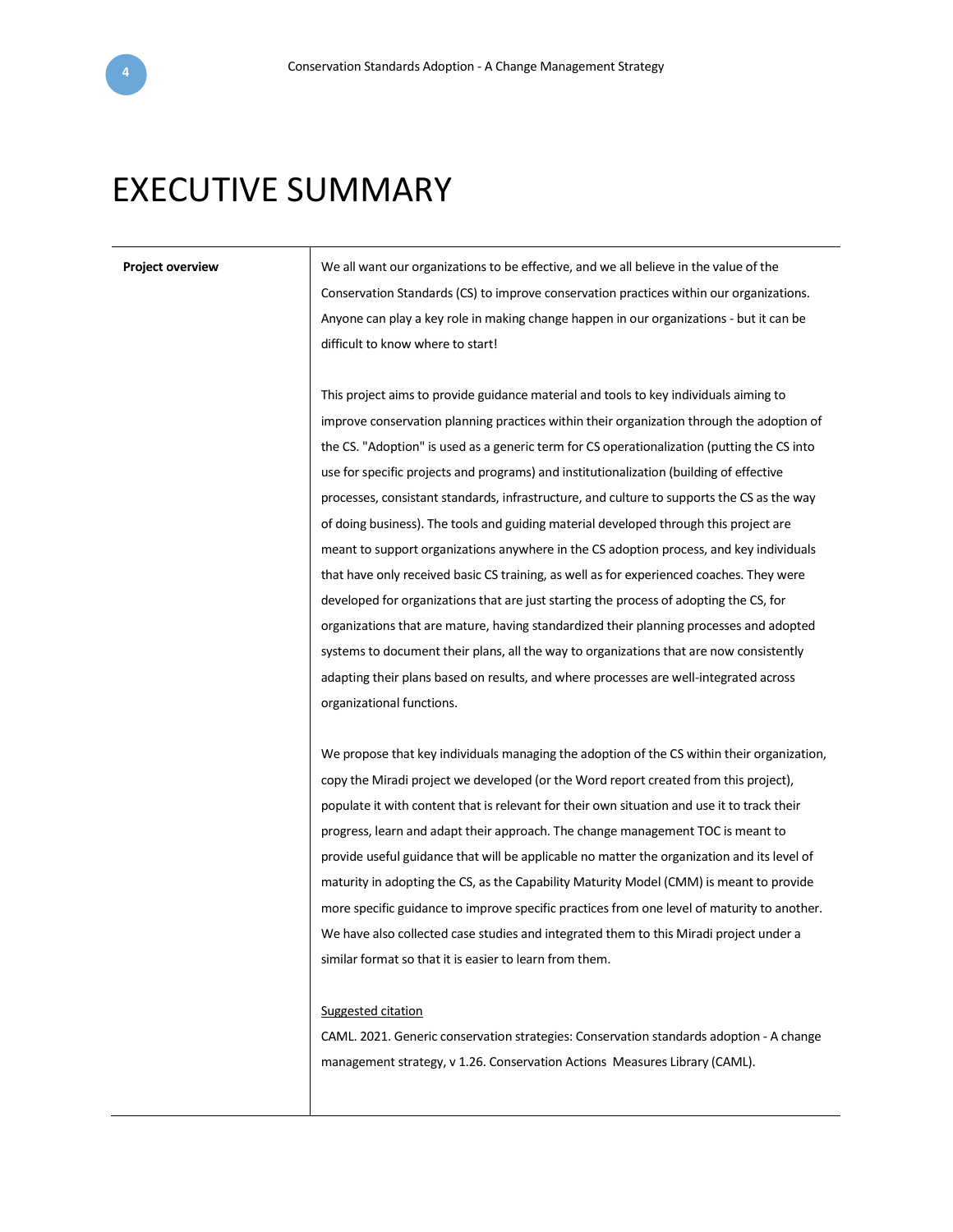| <b>Overall Project Progress</b> | <b>Status: On-Track</b><br>Date Updated: 2021-12-01<br><b>Details:</b> Literature and case studies have been collected and integrated to the project.                                                                                                                                                                                                                                                                                                                                                                                                                                                                      |  |
|---------------------------------|----------------------------------------------------------------------------------------------------------------------------------------------------------------------------------------------------------------------------------------------------------------------------------------------------------------------------------------------------------------------------------------------------------------------------------------------------------------------------------------------------------------------------------------------------------------------------------------------------------------------------|--|
| <b>Lessons Learned</b>          | Many organizations are eager to document and share their experience adopting the CS. At<br>the same time, many organizations would be more confident adopting the CS if they had<br>access to lessons from other organizations that have been on the same or a similar road<br>before. It is very difficult to develop a clear road map that would apply to many different<br>organizations at various levels of CS adoption given the history, context and organizational<br>culture will be different for each. This project is a first step towards this objective but will<br>need to be tested and refined over time. |  |
| <b>Next Steps</b>               | Document a case study of CS adoption in large organizations (for example, national<br>governments or multinational nongovernmental organizations).<br>Build roadmap with rough timelines and estimate of effort needed for small and larger<br>٠<br>orgs.<br>Validate the TOC retrospectively using experiential evidence (from orgs. at different<br>٠<br>points of maturity and even some who have "failed" to adopt CS).<br>Get an academic researchers involved to better understand opportunities and barriers<br>٠<br>regarding CS adoption across various organizational characteristics.                           |  |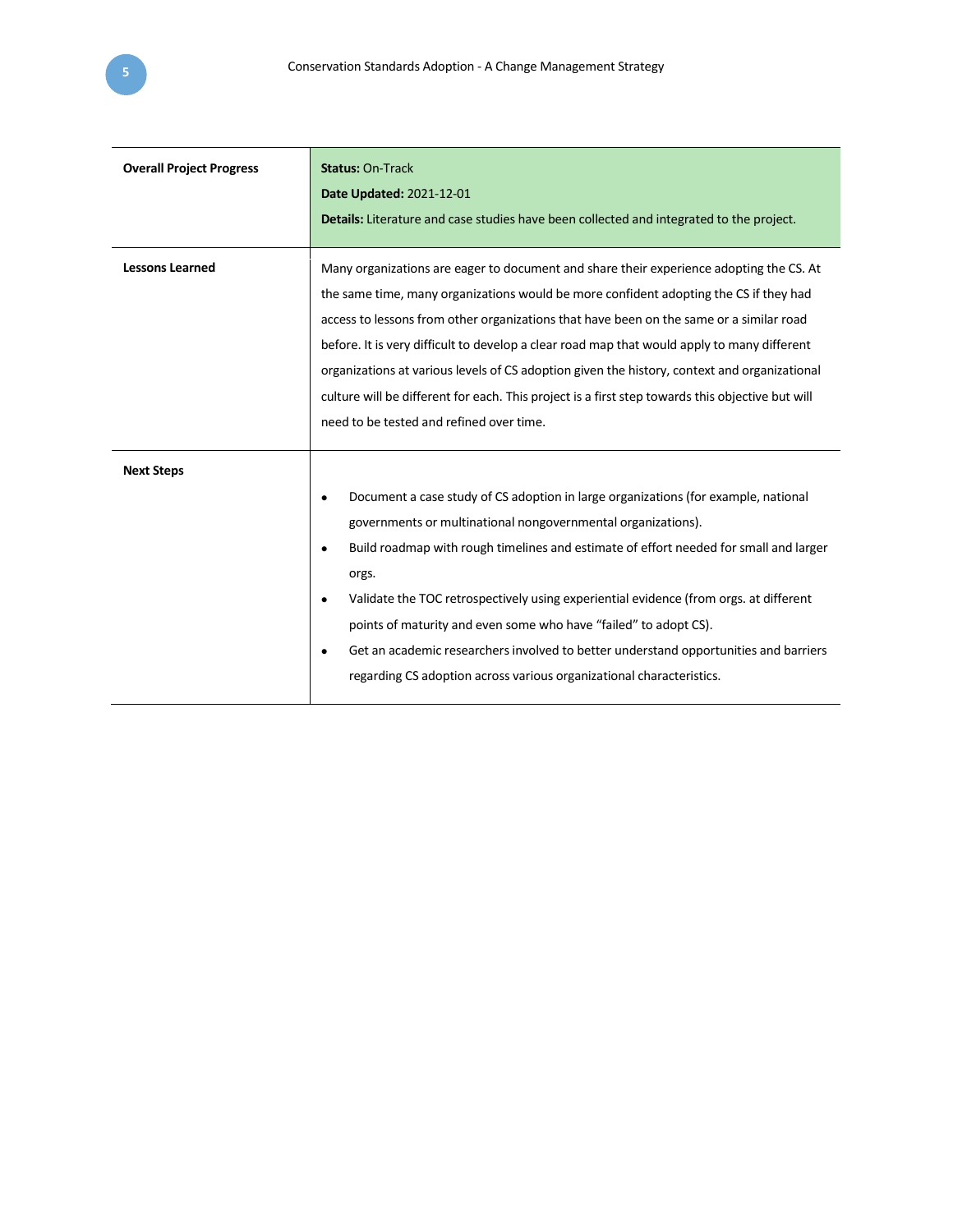## <span id="page-5-0"></span>VISION

Thanks to the Conservation Standards change management project, organization wide CS adoption is now a manageable endeavor, for everyone and delivers benefits throughout organizations!

Key actions and expected results are well explained. Supporting resources are easily accessible and continuously improved to reflect people's latest experiences and learning. Key individuals across the CS community continuously work as a team, support each other, share experiences and lessons learned, through direct interactions and in due time.

The CS community is more efficient and effective and is collectively delivering impact and results at a scale never seen before. The CS are helping organizations be more accountable, transparent, and responsible. They facilitate good governance, provide social and environmental safeguards and reduce organizational risks.

## <span id="page-5-1"></span>**SCOPE**

Guidance material and tools will be built from best practices outlined in classic business literature on change management as well as from the experience of members of our working group. This project will focus on the "people side of the equation" and focus less on systems. We will try to answer the following questions:

- Under which conditions are organizations more likely to successfully adopt the CS?
- What actions can individuals take to make it work
- Why don't conservation organizations and projects naturally pick up and use the CS
- <span id="page-5-2"></span>• Why do many of us work hard, but find it difficult, to get traction?

## **CONTRIBUTORS**

The following individuals and organizations have been involved in this project.

### <span id="page-5-3"></span>**Partners and Stakeholders**

| <b>Organization</b>                 | Role(s)                 |
|-------------------------------------|-------------------------|
| Durrell Wildlife Conservation Trust | CMP board sub-committee |
| Endangered Wildlife Trust (EWT)     | Piloting group          |
| Foundations of Success (FOS)        | CMP board sub-committee |
| Gordon and Betty Moore Foundation   | CMP board sub-committee |
| International Crane Foundation      | CMP board sub-committee |
| Panthera                            | Piloting group          |
| Parks Canada                        | Piloting group          |
| Protected Areas Commission - Guyana | Piloting group          |
| <b>TRAFFIC</b>                      | Piloting group          |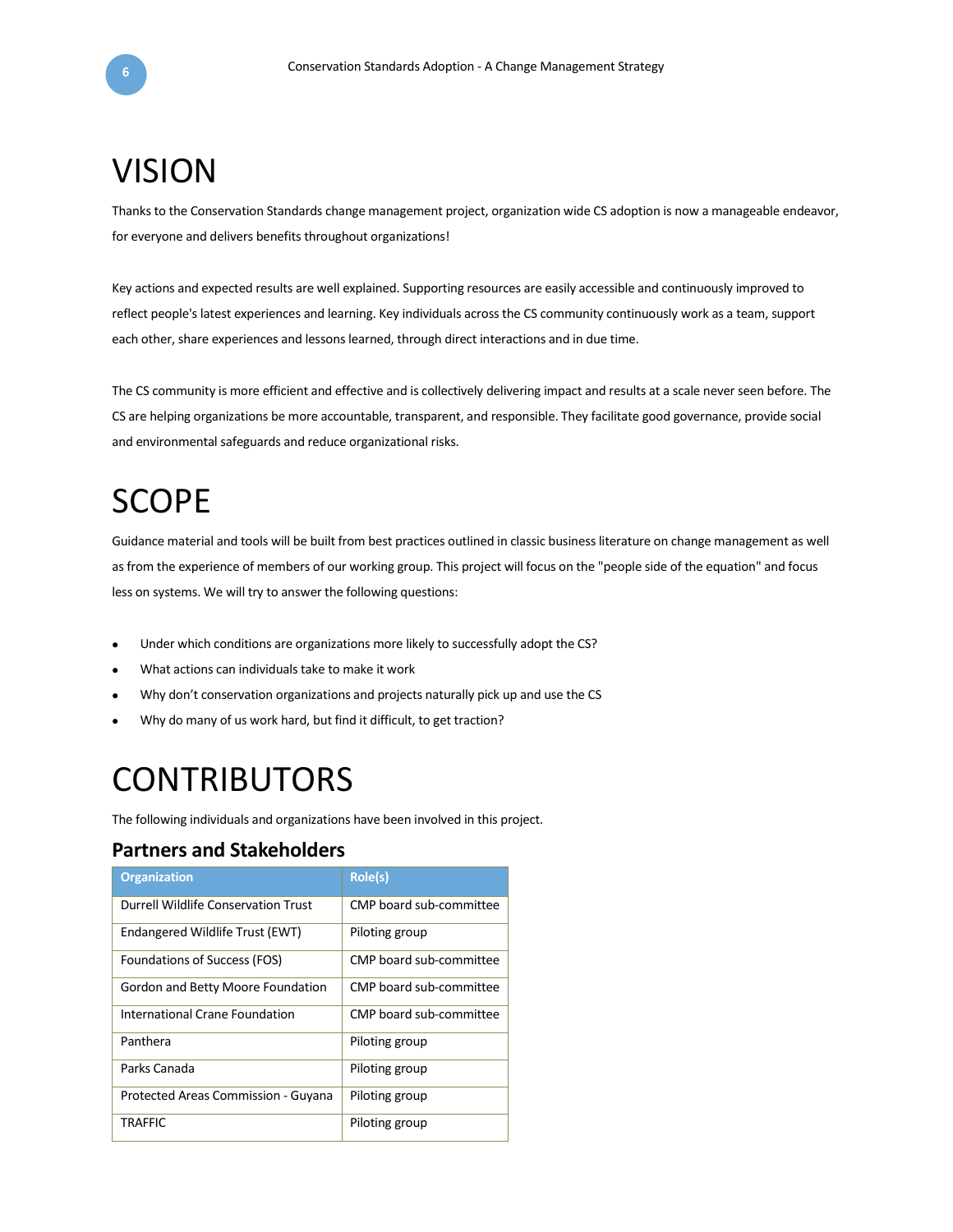| <b>Organization</b>       | Role(s)                 |
|---------------------------|-------------------------|
| World Wildlife Fund (WWF) | CMP board sub-committee |
| Éco-corridors laurentiens | Piloting group          |

## <span id="page-6-0"></span>**Project Team**

| <b>Name</b>             | <b>Organization</b>                        | <b>Position</b>                                             |
|-------------------------|--------------------------------------------|-------------------------------------------------------------|
| Anita Diederichsen      | <b>WWF Brazil</b>                          | Forest Landscape Restoration Global Lead/Coordinator of the |
|                         |                                            | <b>FLR ACAI</b>                                             |
| <b>Annettte Stewart</b> | Bush Heritage Australia (BHA)              | <b>Conservation Systems Specialist</b>                      |
| Brenda Van              | Parks Canada                               | <b>Collaborative Conservation Advisor</b>                   |
| Sleeuwen                |                                            |                                                             |
| Caroline Stem           | <b>Foundations of Success</b>              | Program Director                                            |
| Catherine Payne         | <b>Durrell Wildlife Conservation Trust</b> | <b>Conservation Effectiveness Manager</b>                   |
| Charles Latrémouille    | Charles Latrémouille, Planning             | Owner                                                       |
|                         | consultant                                 |                                                             |
| <b>Claire Relton</b>    | Durrell Wildlife Conservation Trust        | <b>Conservation Effectiveness Officer</b>                   |
| David Marneweck         | Endangered Wildlife Trust (EWT)            | Carnivore Conservation Programme Manager                    |
| Erica Cochrane          | International Crane Foundation             | <b>Conservation Measures Manager</b>                        |
| <b>Harriet Davies-</b>  | Endangered Wildlife Trust (EWT)            | <b>Head of Conservation</b>                                 |
| Mostert                 |                                            |                                                             |
| John Morrison           | World Wildlife Fund (WWF)                  | Director, Conservation Planning Measures                    |
| Lisa Ernoul             | Tour du Valat                              | Department coordinator                                      |
| Paulina Arroyo          | Gordon and Betty Moore Foundation          | Director, Adaptive Management and Evaluation                |
| Sara Henry              | Protected Areas Commission -               | Senior Protected Areas Officer - Planning Monitoring        |
|                         | Guyana                                     |                                                             |
| <b>Will Beale</b>       | World Wildlife Fund (WWF)                  | Head, Network Standards and Quality                         |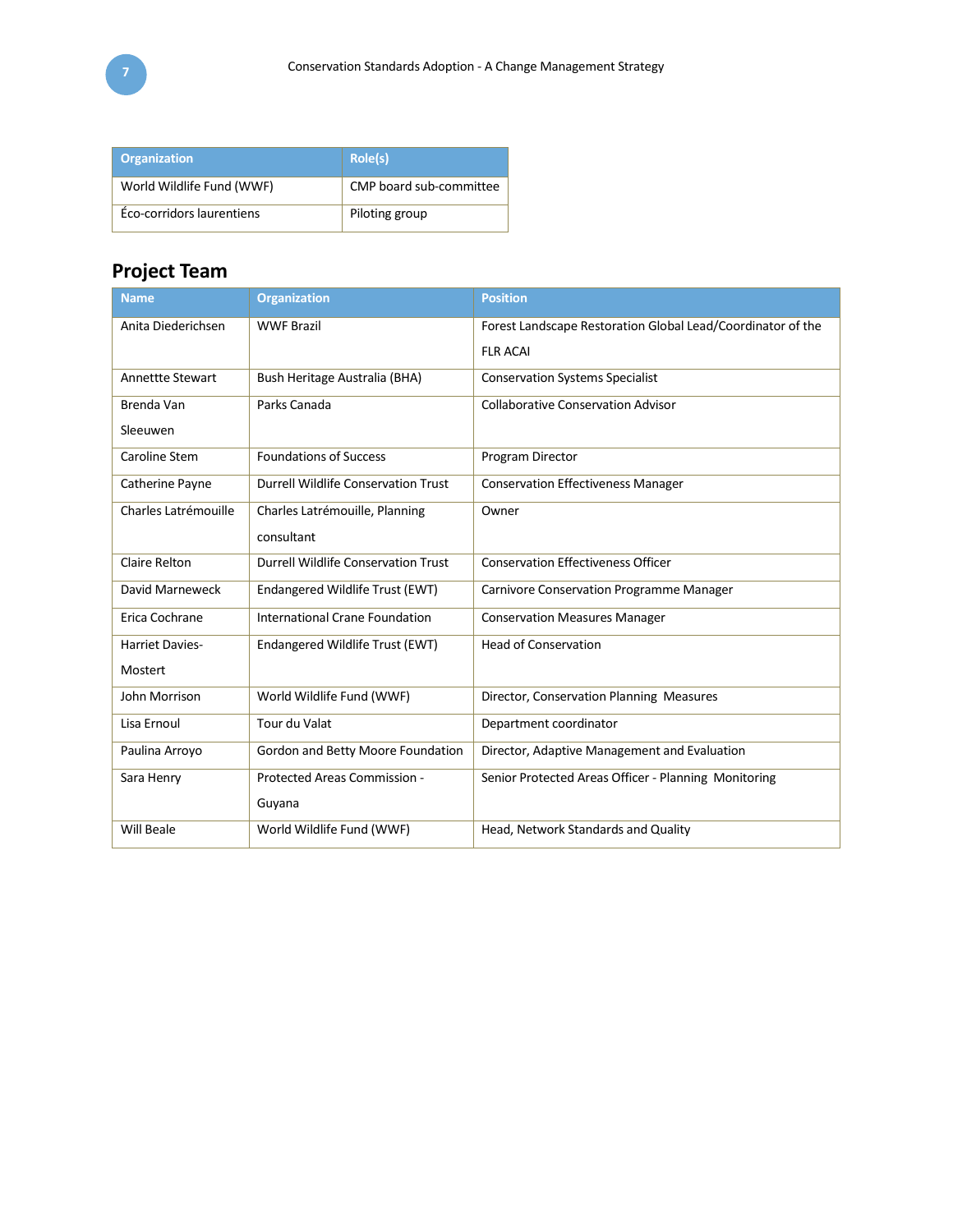

## THEORIES OF CHANGE

This section is organized by theory of change. Theories of change document assumptions about how one or more strategies are intended to deliver desired outcomes. They identify key results that need to be achieved in order to make progress toward goals, priority activities designed to advance the strategy, and key performance measures (objectives and indicators) necessary for tracking progress and adaptively managing the strategy.



## <span id="page-7-0"></span>**High-level Change Management TOC**

We are proposing that the best tool to support individuals in managing an organizational change like the adoption of the CS, is the CS. The CS allow you to assess, plan implement, analyse adapt, and share your adoption of the CS. Just like any other adaptive management process, organizational-wide adoption of the CS, will not always be quick and straightforward, and it will not always go as planned. You will have ups and downs; you will have many successes that will make you feel proud about your work; but you will also have challenges and will sometimes feel like you are going backwards.

<span id="page-7-1"></span>Generally, CS adoption is a process that will take years, not months. With large-scale changes like this, it is neither possible nor desirable to precisely plan everything ahead of time. It would be impossible to extrapolate from the current context, understand the implications of all the relevant options, discuss the pros and cons, develop an action plan, and estimate costs. Instead, organizations should attempt to improve practices through a series of incremental improvements that will slowly, but surely increase their CS maturity. At certain stages, organizations should pause and reflect, think about what they have accomplished and agree on the level of maturity that they want to reach.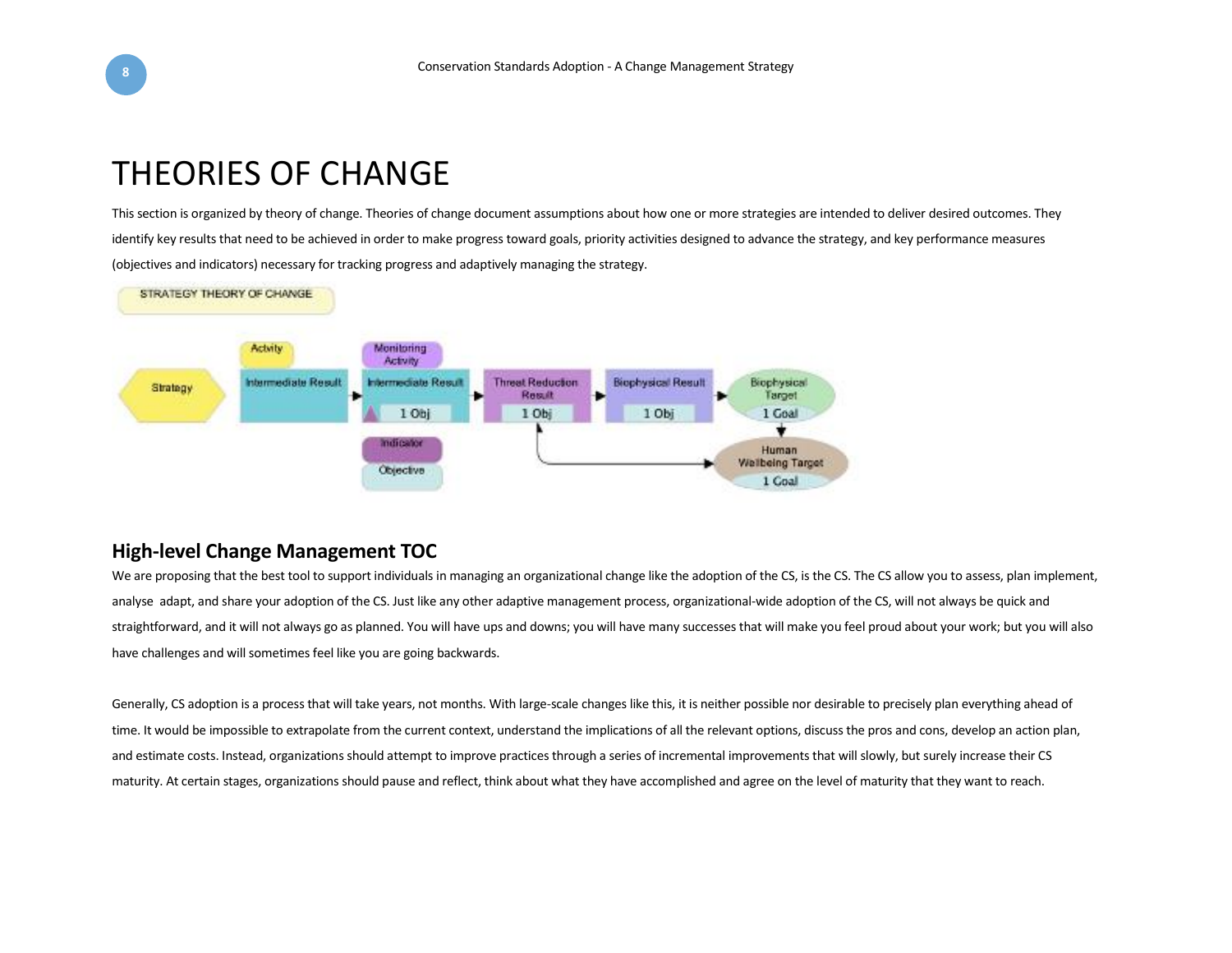We have developed this generic change management results chain to support this incremental, pause and reflect approach to CS adoption. It has been populated based on literature about change management and agile approaches as well as on specific case studies and CAML's Outreach and Communications project. The step-by-step approaches that are proposed in change management references have been modified to follow the CS' 5 steps (assess, plan, implement, analyse adapt, and share), to feel more familiar to members of the CS community.

Some people will adopt a change when given analysis that shifts their thinking (analysis-think-change) but most often people will do so when shown a truth that influences their feelings (see-feel-change). You need to talk about what people want from CS adoption, make them want to do it, show them how to do it, and move as fast as possible.

### **High-level Change Management TOC**



<span id="page-8-0"></span>**Detailed Change Management TOC**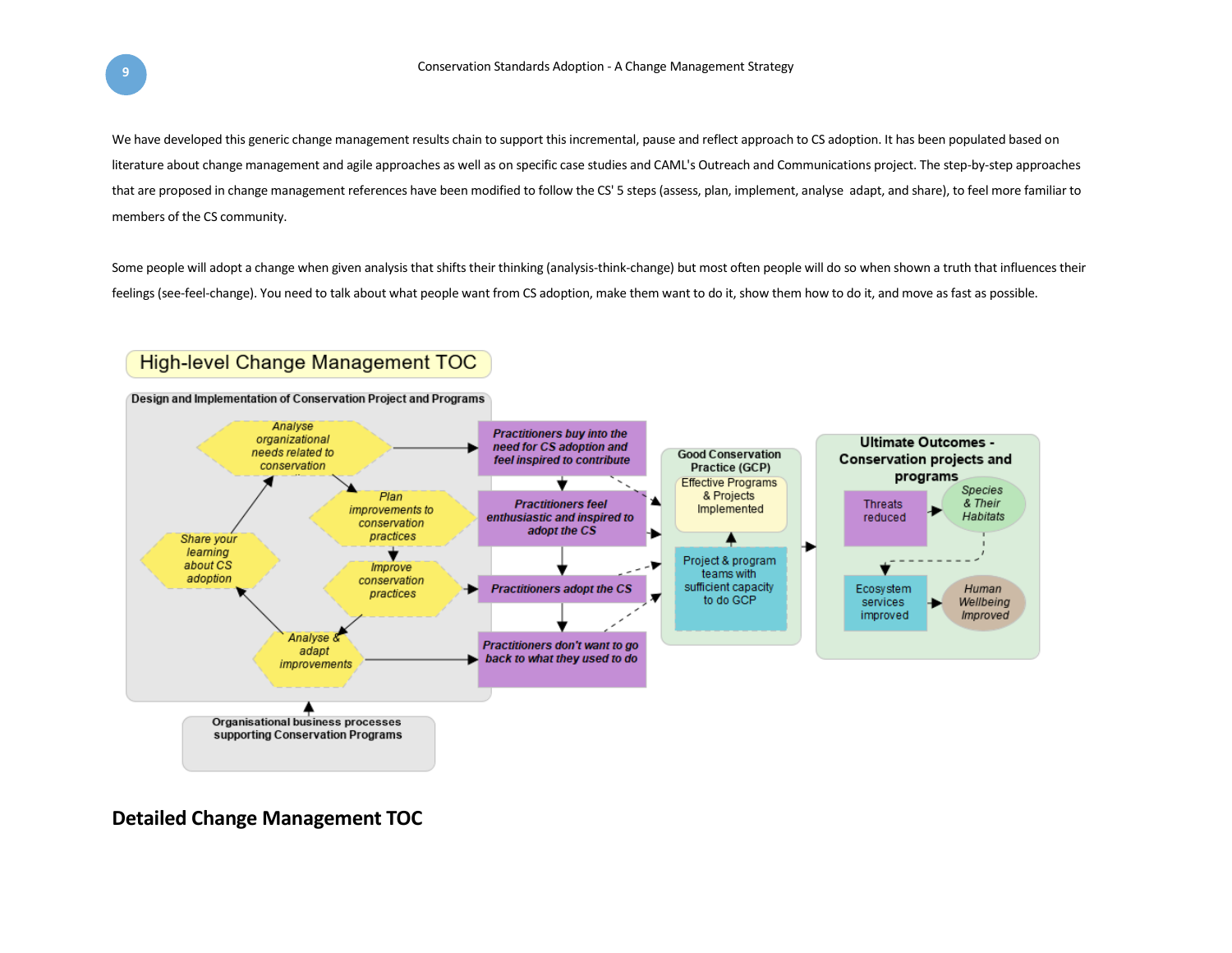This is a more detailed results chains, which provides notes on activities and expected results along your journey improving CS practices. In real case scenarios, no one will rigidly follow the steps as outlines in the TOC, but will adapt it to their own situation, needs and opportunities. You can start anywhere in the process and skip steps if they have already been done. Expected results and activities that were deemed critical by attendants of the CCNet 2021 virtual rally session have been bolded and numbered with an asterisk.

In some organizations, the desire to adopt the CS will come from senior management (top-down situations). In other organizations, the demand will come from staff members (bottom-up situations). In most organizations, the situation will go back and forward between top-down and bottom-up as members of the organization and their relationship with the CS change. Depending on the specific circumstances and support in your organization you may decide to put less emphasis on some expected results and activities, but you should not skip them entirely. Keep them in your back pocket as they may prove to be handy if circumstances change.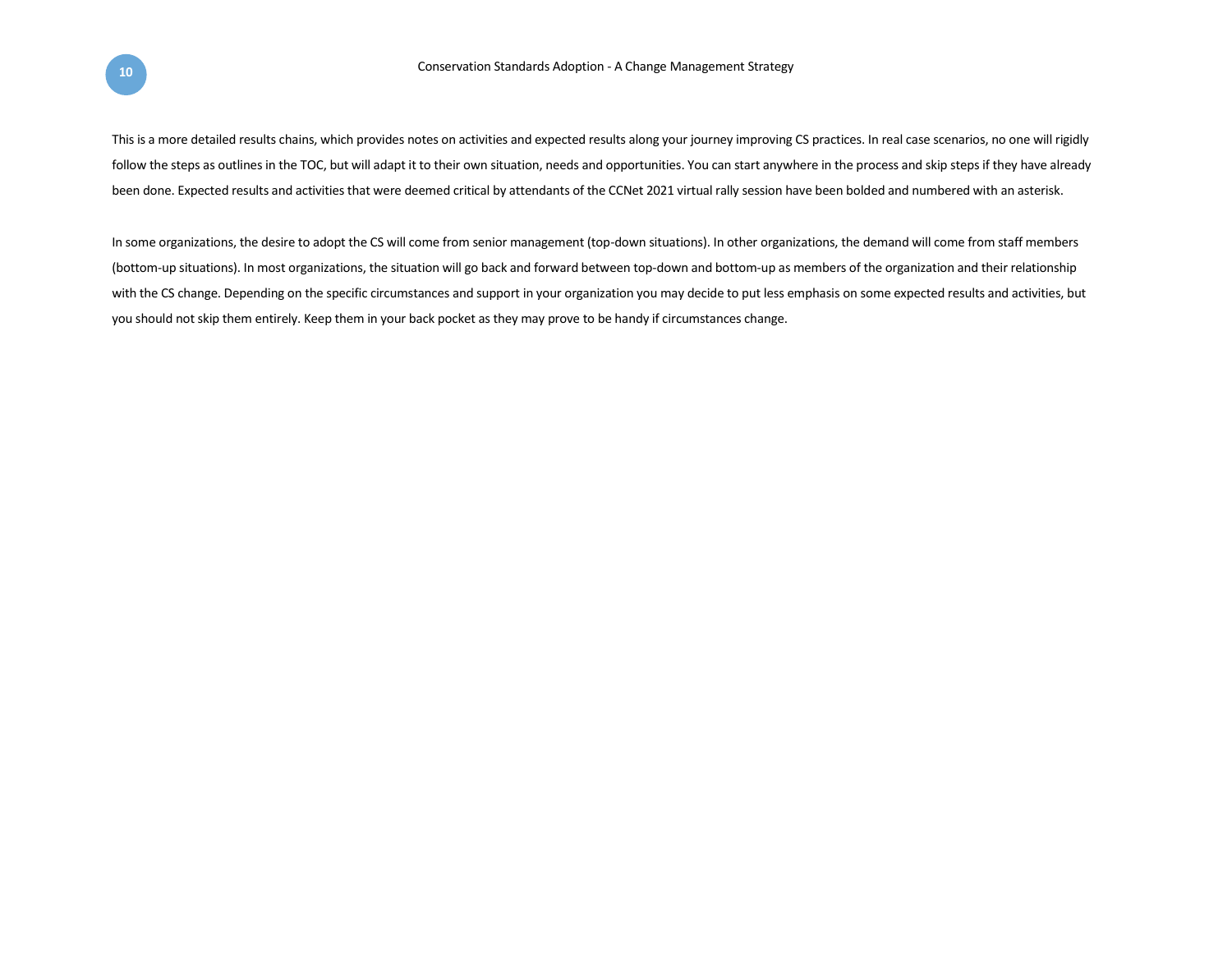

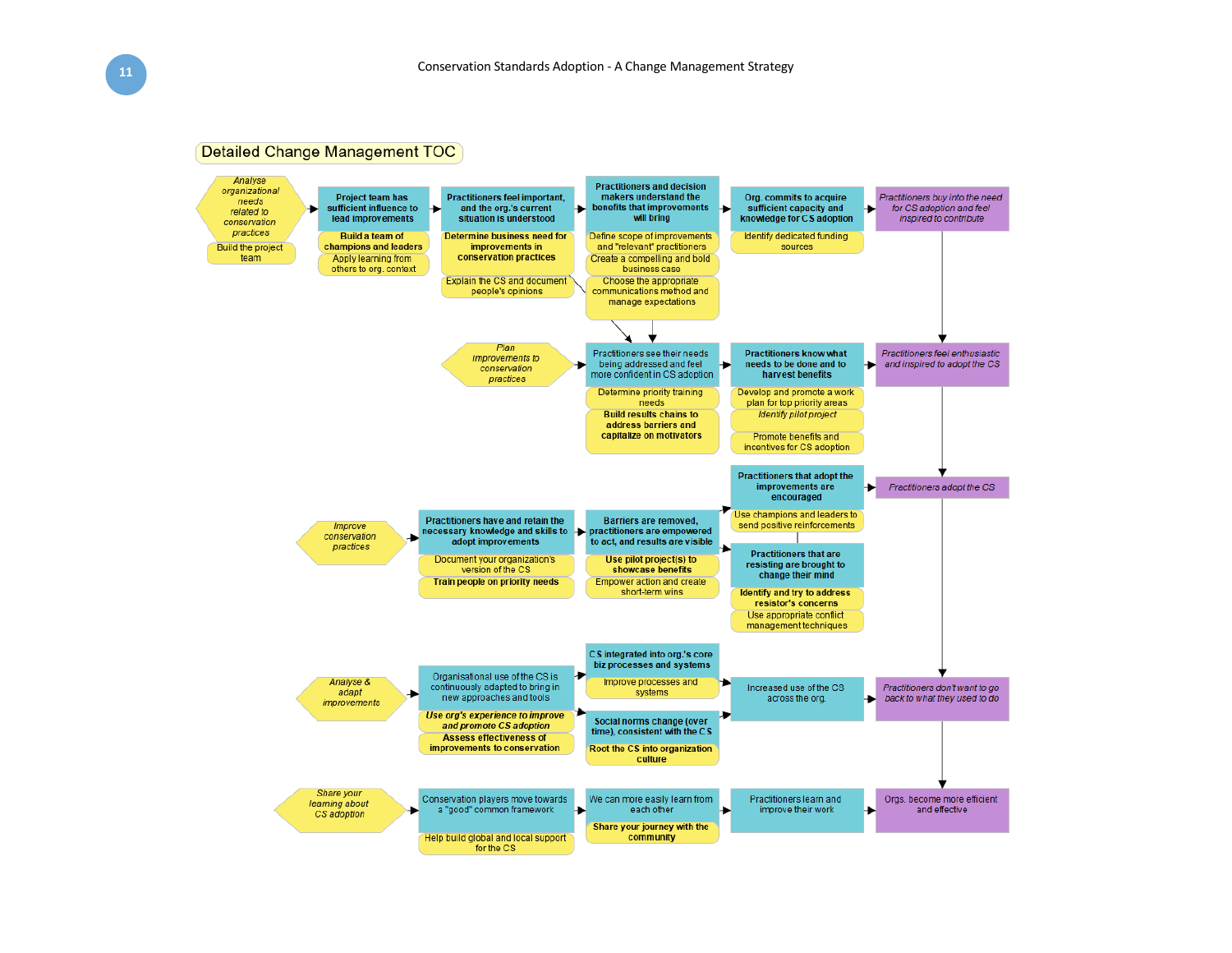#### **Threat Reduction Result List**

| ID | <b>Threat Reduction Result</b> | <b>Details</b>                                                                             | <b>Evidence</b>                                  |
|----|--------------------------------|--------------------------------------------------------------------------------------------|--------------------------------------------------|
| 01 | Practitioners buy into the     | People begin to buy into the vision and strategies and this shows in their behavior. When  | Carnegie, Dale. (2010). How to win friends       |
|    | need for CS adoption and       | people choose for themselves, they are far more committed to the outcome. Increasing       | and influence people. Simon and Schuste.         |
|    | feel inspired to               | urgency helps reduce complacency, fear and anger that often prevent change from            |                                                  |
|    | contribute                     | starting. People start telling each other "we must do something" about the problems and    | Kotter, J. P., Cohen, D. S. (2012). The heart of |
|    |                                | opportunities.                                                                             | change: Real-life stories of how people          |
|    |                                |                                                                                            | change their organizations. Boston, Mass.:       |
|    |                                |                                                                                            | Harvard Business School Press.                   |
| 02 | <b>Practitioners feel</b>      | Whether they agree or disagree with the change, most people will feel nervous. Worry can   | CAML. 2020. Generic Action 3.1: Outreach         |
|    | enthusiastic and inspired      | be a good thing as it makes us think about what could go wrong and allow us to find        | and Communications, v 2.20. Conservation         |
|    | to adopt the CS                | solutions before issues arise. But if people are too worried about the change, anxiety can | Actions Measures Library (CAML).                 |
|    |                                | fixate their attention on those potential issues, and they may ignore any information you  |                                                  |
|    |                                | provide them about potential solutions.                                                    | Carnegie, Dale. (2010). How to win friends       |
|    |                                |                                                                                            | and influence people. Simon and Schuste.         |
|    |                                |                                                                                            | Goleman, D. (2005). Emotional intelligence.      |
|    |                                |                                                                                            | Bantam.                                          |
| 03 | Practitioners adopt the        | New feelings makes people buy into the change and modify their behavior as desired.        | CAML. 2020. Generic Action 3.1: Outreach         |
|    | <b>CS</b>                      |                                                                                            | and Communications, v 2.20. Conservation         |
|    |                                |                                                                                            | Actions Measures Library (CAML).                 |
|    |                                |                                                                                            |                                                  |
|    |                                |                                                                                            | Kotter, J. P., Cohen, D. S. (2012). The heart of |
|    |                                |                                                                                            | change: Real-life stories of how people          |
|    |                                |                                                                                            | change their organizations. Boston, Mass.:       |
|    |                                |                                                                                            | Harvard Business School Press.                   |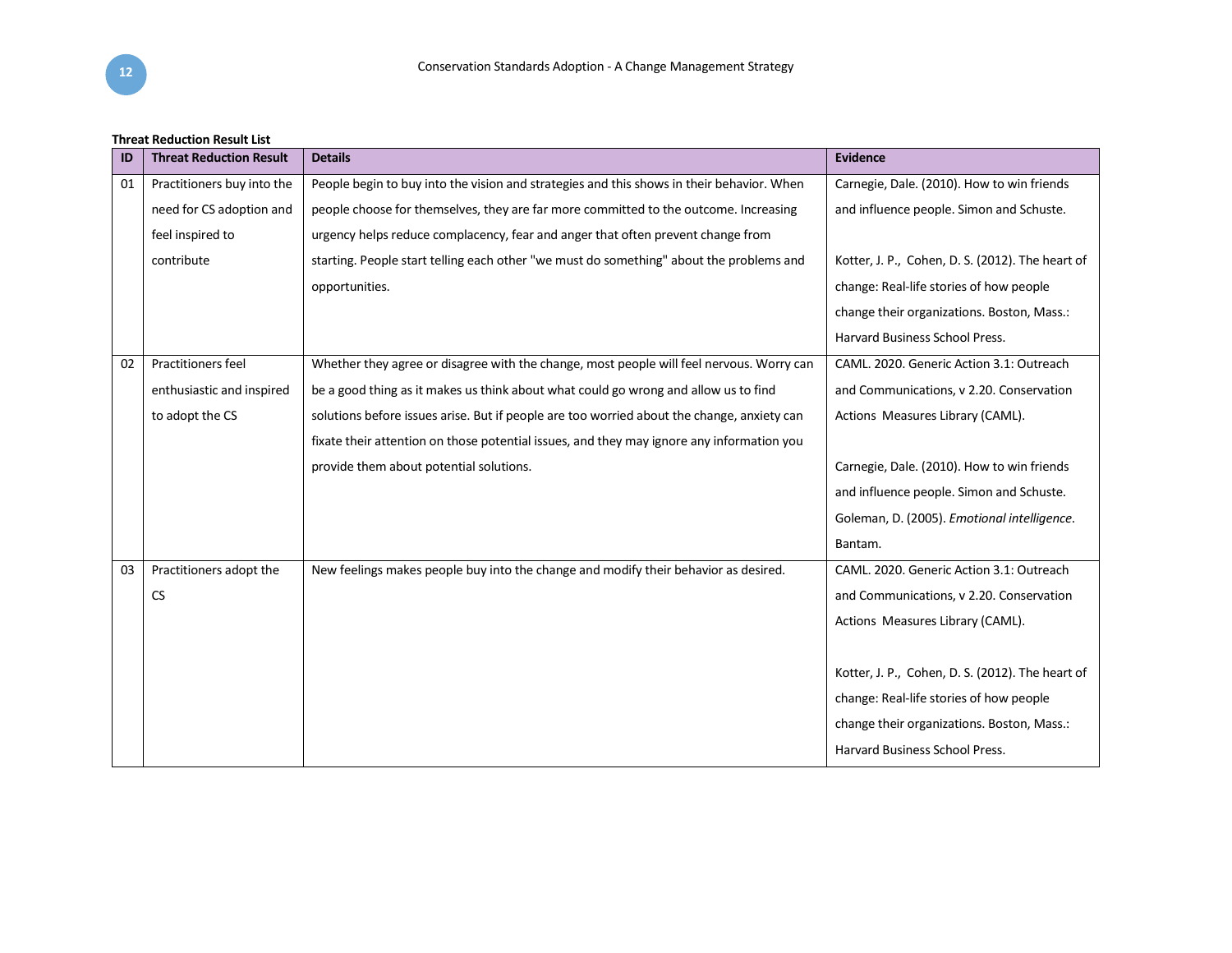| ID | <b>Threat Reduction Result</b> | <b>Details</b>                                                                               | Evidence                                       |
|----|--------------------------------|----------------------------------------------------------------------------------------------|------------------------------------------------|
| 04 | Practitioners don't want       | After having developed strategic plans and measures for evaluating success following the     | CAML. 2020. Generic Action 3.1: Outreach       |
|    | to go back to what they        | CS, there will be a tendency to revert back to "the old way of doing things", especially for | and Communications, v 2.20. Conservation       |
|    | used to do                     | projects that were retrofitted to the CS. Indicators and outcomes may not regularly be       | Actions Measures Library (CAML).               |
|    |                                | reported on, and teams may not revisit their strategic plans to evaluate their assumptions.  |                                                |
|    |                                |                                                                                              | Carnegie, Dale. (2010). How to win friends     |
|    |                                | Constant follow up and and the development of additional tools will be important to          | and influence people. Simon and Schuste.       |
|    |                                | maintain momentum, assess progress towards results, goals, and objectives, and to            |                                                |
|    |                                | interrogate the team's assumptions. You need to make wave after wave of changes until        | Relton, C., Cochrane, E. (2020). Partnership   |
|    |                                | the vision is fulfilled, not allowing urgency to sag. New and winning behavior need to       | <b>Adoption of the Conservation Standards:</b> |
|    |                                | continue despite the pull of tradition and staff turnover.                                   | <b>Winner Case Study Competition.</b>          |
| 05 | Orgs. become more              |                                                                                              | CMP's 2017-22 Strategic plan                   |
|    | efficient and effective        |                                                                                              |                                                |
|    | Intornacdicto Docult List      |                                                                                              |                                                |

**Intermediate Result List**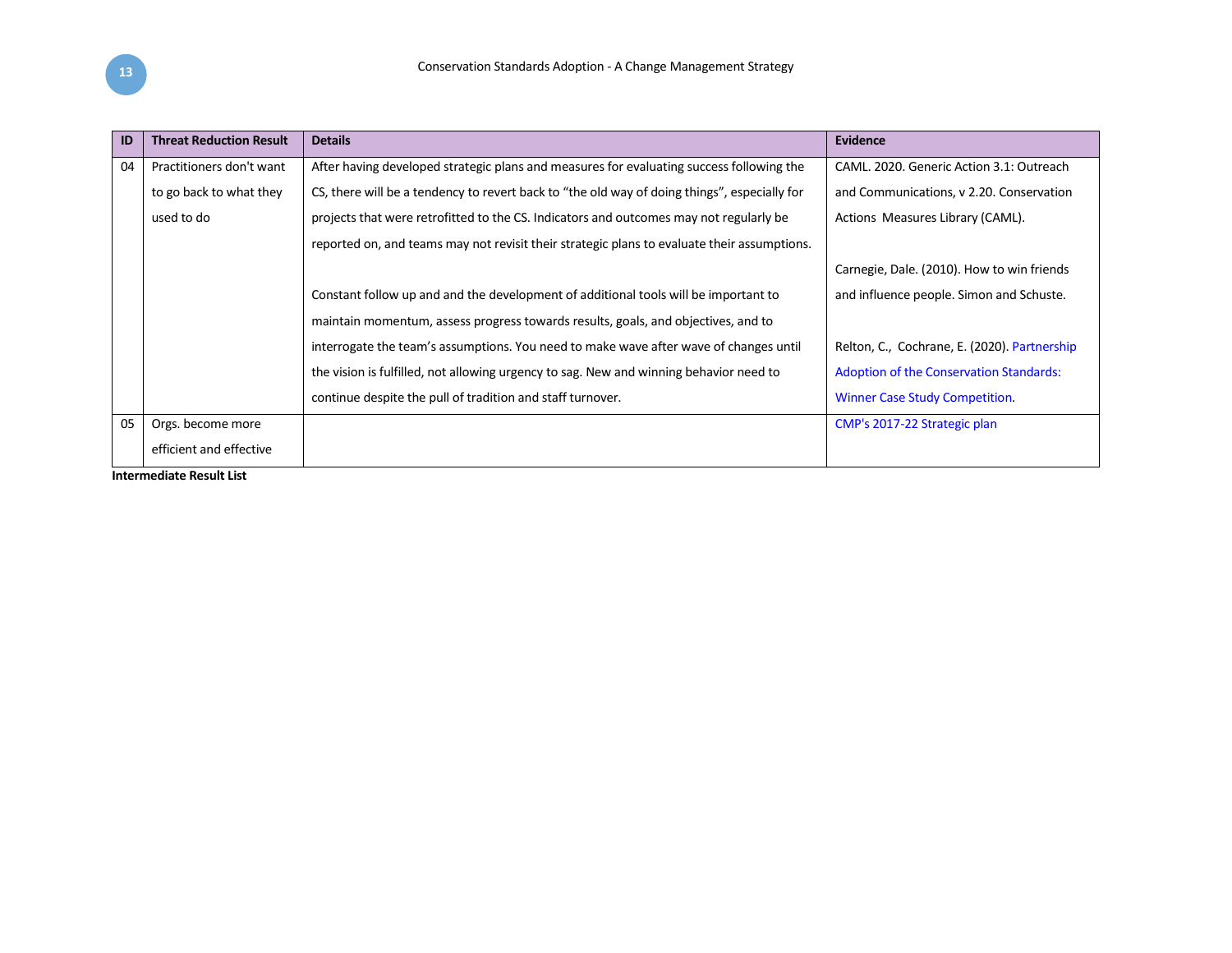| ID    | <b>Intermediate Result</b> | <b>Details</b>                                                                     | <b>Evidence</b>                                          |
|-------|----------------------------|------------------------------------------------------------------------------------|----------------------------------------------------------|
| $11*$ | Project team has           | The leadership team becomes the voice for CS adoption. Once you have               | Goleman, D. (2005). Emotional intelligence. Bantam.      |
|       | sufficient influence to    | established a feeling of urgency, more people will want to provide leadership,     |                                                          |
|       | lead improvements          | even if risks are high and there are no-short term personal benefits. You don't    | Kotter, J. P., Cohen, D. S. (2012). The heart of change: |
|       |                            | need to be the head person to lead this; change is possible even if you do not     | Real-life stories of how people change their             |
|       |                            | feel powerful enough (even the strongest CEOs cannot accomplish change             | organizations. Boston, Mass.: Harvard Business School    |
|       |                            | single-handedly). The leadership team needs to demonstrate teamwork and            | Press.                                                   |
|       |                            | trust, should be honest about their emotions, speak the unspeakable and            |                                                          |
|       |                            | connect to the feelings of others. Emotions are contagious through tacit           |                                                          |
|       |                            | exchanges that happen in every encounter: they should become role models           |                                                          |
|       |                            | for others. People hold back and complain when others initiate a change that       |                                                          |
|       |                            | affects them. You will need to work against complacency, pessimism, pride,         |                                                          |
|       |                            | arrogance, self-protection, and fear. If people to not trust each other, they will |                                                          |
|       |                            | be selfish, protective, and suspicious.                                            |                                                          |
| $12*$ | Org. commits to acquire    | This includes resources to manage processes and information systems, as well       | Henry, S. (2021). Adopting the Conservation Standards    |
|       | sufficient capacity and    | as to provide staff with guidance material and support.                            | to strengthen management of Guyana's National            |
|       | knowledge for CS           |                                                                                    | Protected Areas System.                                  |
|       | adoption                   |                                                                                    |                                                          |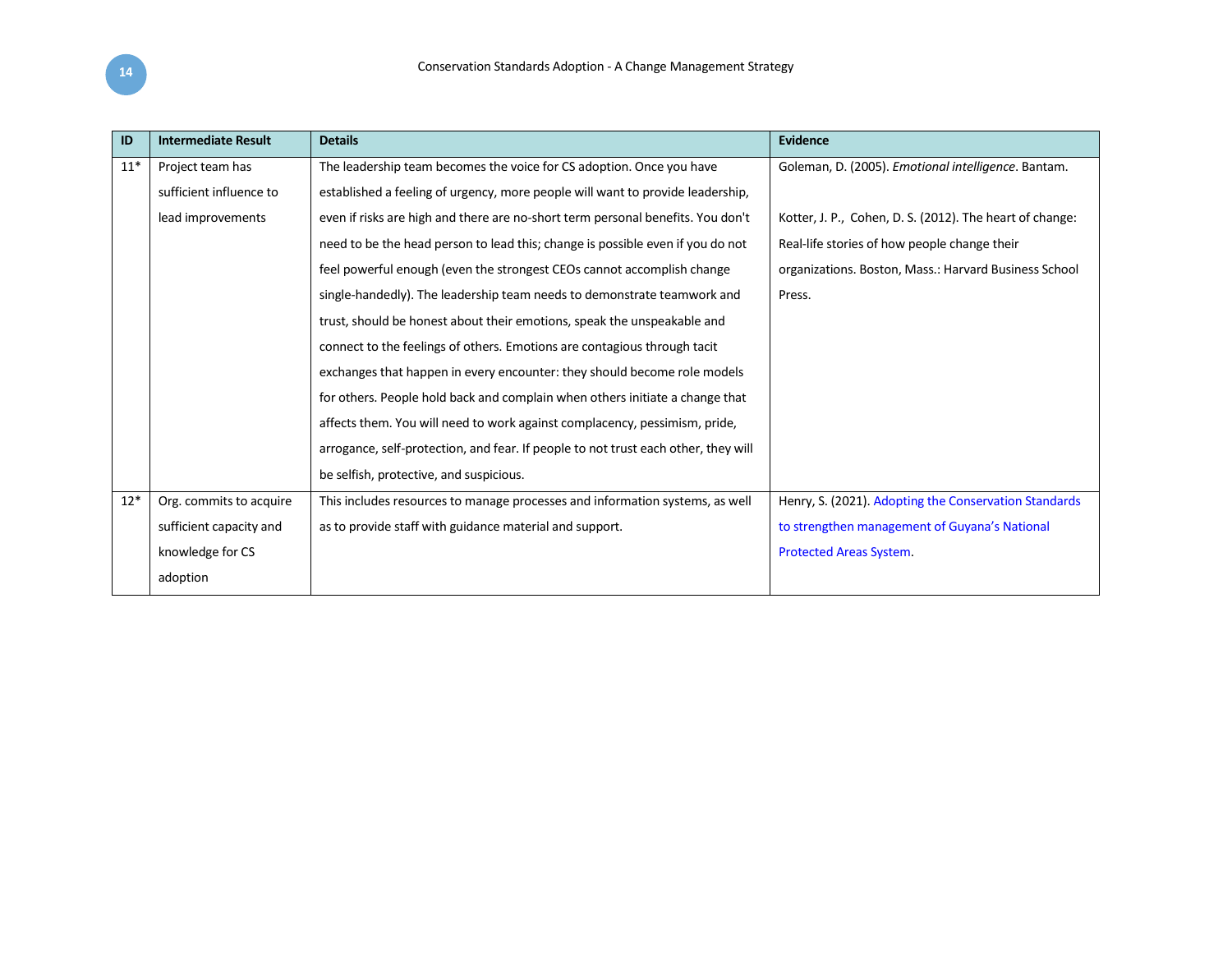| $14*$ | Practitioners feel        | Recognize your organization's culture, history and strengths, do not presume        | Carnegie, Dale. (2010). How to win friends and influence |
|-------|---------------------------|-------------------------------------------------------------------------------------|----------------------------------------------------------|
|       | important, and the org.'s | that current practices have to be improved. One of the deepest urges in human       | people. Simon and Schuste.                               |
|       | current situation is      | nature is the desire to be important. Make leadership and staff feel important,     |                                                          |
|       | understood                | show appreciation and encouragement. People know more about their                   | Goleman, D. (2005). Emotional intelligence. Bantam.      |
|       |                           | business and problems than you do. There is a reason why people adopt or            |                                                          |
|       |                           | resist the CS; find out the reason and you will have the key to their actions. By   |                                                          |
|       |                           | becoming interested in the causes you are less likely to dislike people's point of  |                                                          |
|       |                           | views. Ensure areas of agreement and common desires are well identified. A          |                                                          |
|       |                           | person usually has two reasons to do something: a real one and one that             |                                                          |
|       |                           | sounds good. Focus on the interests of people around you and you will have an       |                                                          |
|       |                           | enormous advantage.                                                                 |                                                          |
|       |                           |                                                                                     |                                                          |
|       |                           | Ensure you welcome and listen to disagreements. Our first natural reaction in a     |                                                          |
|       |                           | disagreeable situation is to be defensive. Emotions are primal impulses to act,     |                                                          |
|       |                           | our instantaneous plans for handling life's challenges. Be aware of your own        |                                                          |
|       |                           | emotions. Keep calm and watch out for your first reaction. Control your             |                                                          |
|       |                           | temper, you can measure the size of a person by what makes him or her angry.        |                                                          |
|       |                           | Anyone who takes the time to disagree with you is interested in the same            |                                                          |
|       |                           | things you are. Thank those challengers sincerely for their interest and for        |                                                          |
|       |                           | bringing their points to your attention. Items you haven't thought about are        |                                                          |
|       |                           | opportunities to be corrected before you make a serious mistake. Think of           |                                                          |
|       |                           | challengers as people who really want to help you, and you may turn them into       |                                                          |
|       |                           | supporters. Most arguments end with everyone more firmly convinced that             |                                                          |
|       |                           | they are right. The "loser" will feel inferior, his pride will be hurt, and he will |                                                          |
|       |                           | resent the "winner's" triumph. You can seldom win an argument AND have a            |                                                          |
|       |                           | person's good will. Even if you are dead right, the argument will be as futile in   |                                                          |
|       |                           | changing other people's mind as if you were wrong.                                  |                                                          |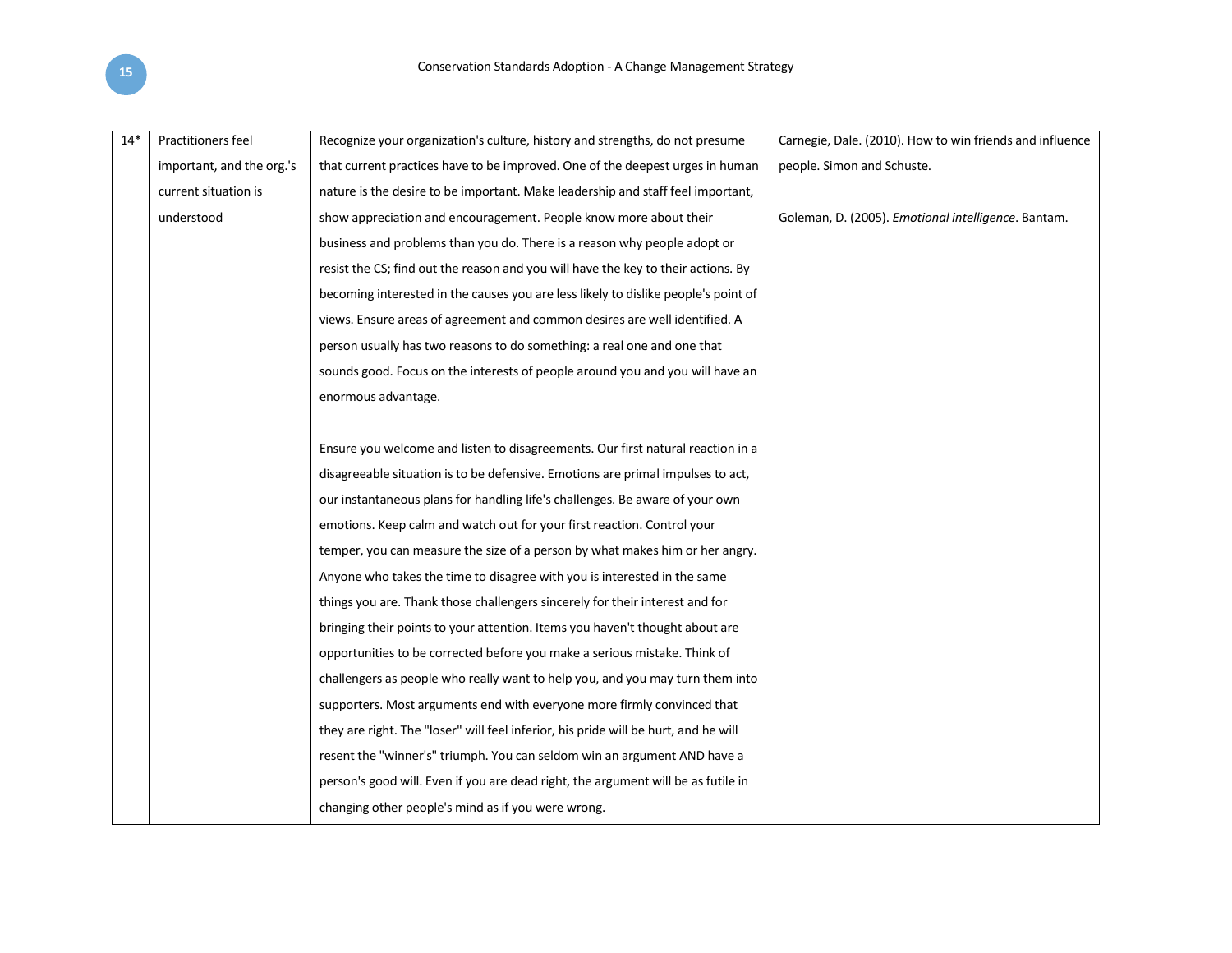| ID    | <b>Intermediate Result</b> | <b>Details</b>                                                                    | <b>Evidence</b>                                             |
|-------|----------------------------|-----------------------------------------------------------------------------------|-------------------------------------------------------------|
| $15*$ | Practitioners and decision | You might sometimes send general messages and updates to the entire               | Bush Heritage Australia. 2021. Personal                     |
|       | makers understand the      | organization, but you will not change the behavior of the entire organization all | communications.                                             |
|       | benefits that              | at once. Outreach messages need to be adjusted for specific groups within the     |                                                             |
|       | improvements will bring    | organization whose behavior you are trying to modify.                             | CAML. 2020. Generic Action 3.1: Outreach and                |
|       |                            |                                                                                   | Communications, v 2.20. Conservation Actions                |
|       |                            |                                                                                   | Measures Library (CAML).                                    |
| 22    | Practitioners see their    | Ensure that the change appeals to people's motives and anxieties. If the change   | Carnegie, Dale. (2010). How to win friends and influence    |
|       | needs being addressed      | can get what other people want, you won't need to sell it.                        | people. Simon and Schuste.                                  |
|       | and feel more confident    |                                                                                   |                                                             |
|       | in CS adoption             |                                                                                   | Goleman, D. (2005). Emotional intelligence. Bantam.         |
| $23*$ | Practitioners know what    | Once you have completed a broad assessment, conversations within your             | Stewart, A. (2018). Conservation Capability Maturity        |
|       | needs to be done and to    | organisation should aim to identify the areas most in need of improvement,        | Model, A tool for assessing and improving performance       |
|       | harvest benefits           | then lay out a roadmap for working towards these improvements. If change          | of conservation organisations. In: Improving the            |
|       |                            | happens too fast, you may end up increasing anxiety levels but remember, the      | practice of conservation by improving the management        |
|       |                            | pace of external change will increase, so your organization needs to adapt. You   | of conservation. V 1.2. 21 p.                               |
|       |                            | should not try to plan for everything years ahead of time but rather always       |                                                             |
|       |                            | focus on the next most important thing you can do to improve your                 |                                                             |
|       |                            | organization's practices. Roles and responsibilities and the work method need     |                                                             |
|       |                            | to be clear for all those involved.                                               |                                                             |
|       |                            |                                                                                   |                                                             |
| $31*$ | Practitioners have and     | Training programs should have quantifiable, outcome-based measures that           | Aiken, C., Keller, S. (2009). The irrational side of change |
|       | retain the necessary       | indicate levels of competence gained and certification that recognizes and        | management. McKinsey Quarterly, 2(10), 100-109.             |
|       | knowledge and skills to    | rewards the skills attained.                                                      |                                                             |
|       | adopt improvements         |                                                                                   | CAML. 2020. Generic Action 3.1: Outreach and                |
|       |                            |                                                                                   | Communications, v 2.20. Conservation Actions                |
|       |                            |                                                                                   | Measures Library (CAML).                                    |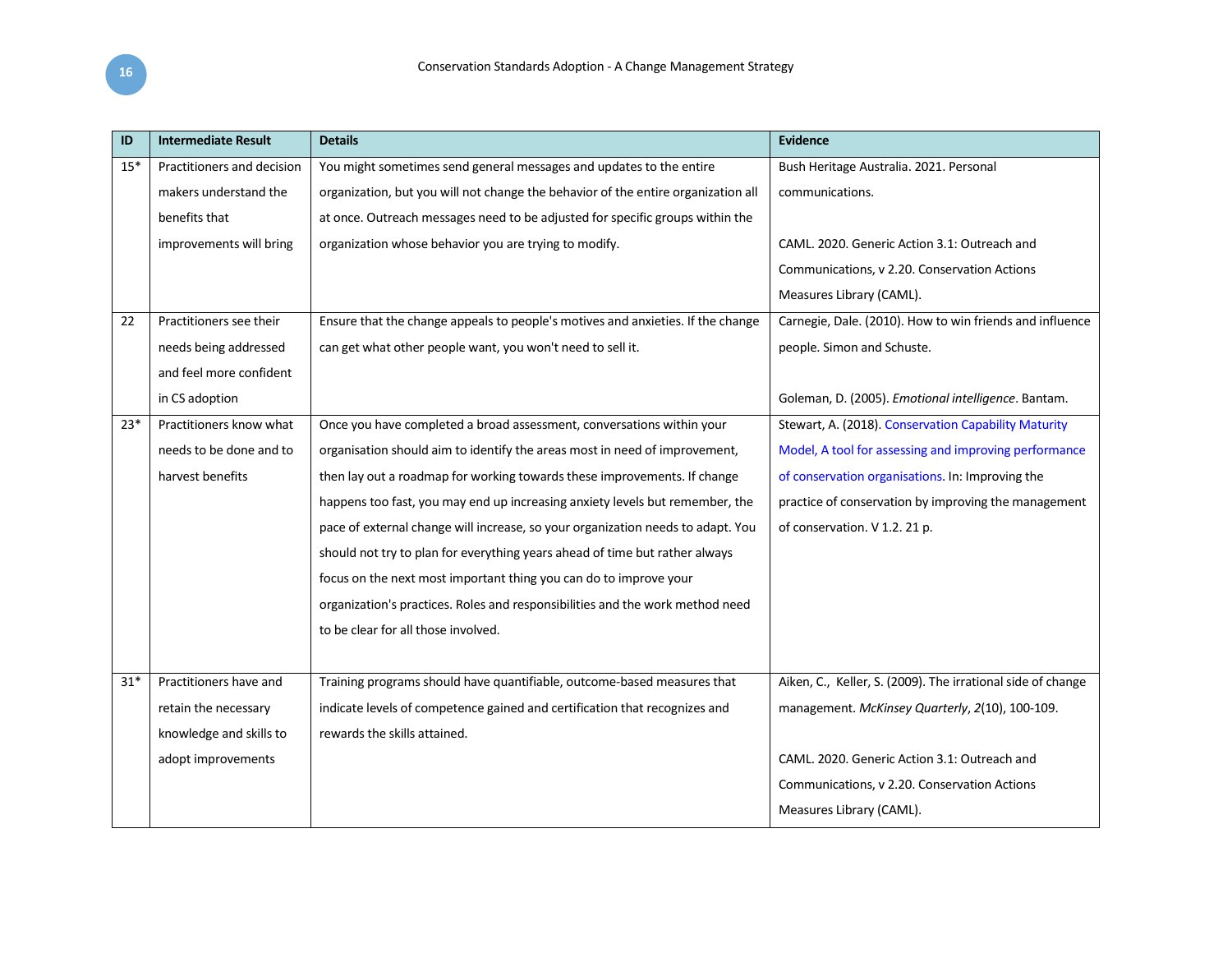| ID    | <b>Intermediate Result</b> | <b>Details</b>                                                                      | Evidence                                                 |
|-------|----------------------------|-------------------------------------------------------------------------------------|----------------------------------------------------------|
| $32*$ | Barriers are removed,      | Ensure project team members have sufficient resources and focus to complete         | CAML, 2020. Generic Action 3.1: Outreach and             |
|       | practitioners are          | priority tasks. Eliminate needless work so you don't exhaust yourself along the     | Communications, v 2.20. Conservation Actions             |
|       | empowered to act, and      | way. Change efforts often fail because people haven't sufficiently experienced      | Measures Library (CAML).                                 |
|       | results are visible        | successful change, they are not used to it. If you generate sufficient and          |                                                          |
|       |                            | constant wins, it will diffuse cynicism, pessimism, and skepticism and instead      | Carnegie, Dale. (2010). How to win friends and influence |
|       |                            | create credibility, resources and build up momentum. More people will feel          | people. Simon and Schuste.                               |
|       |                            | able to act, and will act, and fewer people will resist the change.                 |                                                          |
|       |                            |                                                                                     | Kotter, J. P., Cohen, D. S. (2012). The heart of change: |
|       |                            |                                                                                     | Real-life stories of how people change their             |
|       |                            |                                                                                     | organizations. Boston, Mass.: Harvard Business School    |
|       |                            |                                                                                     | Press.                                                   |
| $33*$ | Practitioners that adopt   | People should feel that the undesired behavior is less attractive and viable, but   | Adkins, L. (2010). Coaching agile teams: a companion     |
|       | the improvements are       | they should not feel criticized. Criticism hurts people's sense of importance, is   | for ScrumMasters, agile coaches, and project managers    |
|       | encouraged                 | demoralizing, creates resentment, puts people on the defensive and makes            | in transition. Pearson Education India.                  |
|       |                            | them try to justify themselves. Even if we know our opinion to be somewhat ill-     |                                                          |
|       |                            | advised, we will find ourselves filled with a passion for them when anyone is       | CAML. 2020. Generic Action 3.1: Outreach and             |
|       |                            | trying to criticize them. It is obviously not the ideas themselves that are dear to | Communications, v 2.20. Conservation Actions             |
|       |                            | us but our self-esteem which is threatened.                                         | Measures Library (CAML).                                 |
|       |                            |                                                                                     |                                                          |
|       |                            | Constructive disagreement can be used to increase performance. Conflicts are        | Carnegie, Dale. (2010). How to win friends and influence |
|       |                            | natural and cannot be removed but they can be endured. Constructive                 | people. Simon and Schuste.                               |
|       |                            | disagreement can help teams produce the best ideas and build upon one               |                                                          |
|       |                            | another's thoughts to find new possibilities. Healthy teams live in a world of      |                                                          |
|       |                            | courage and respect.                                                                |                                                          |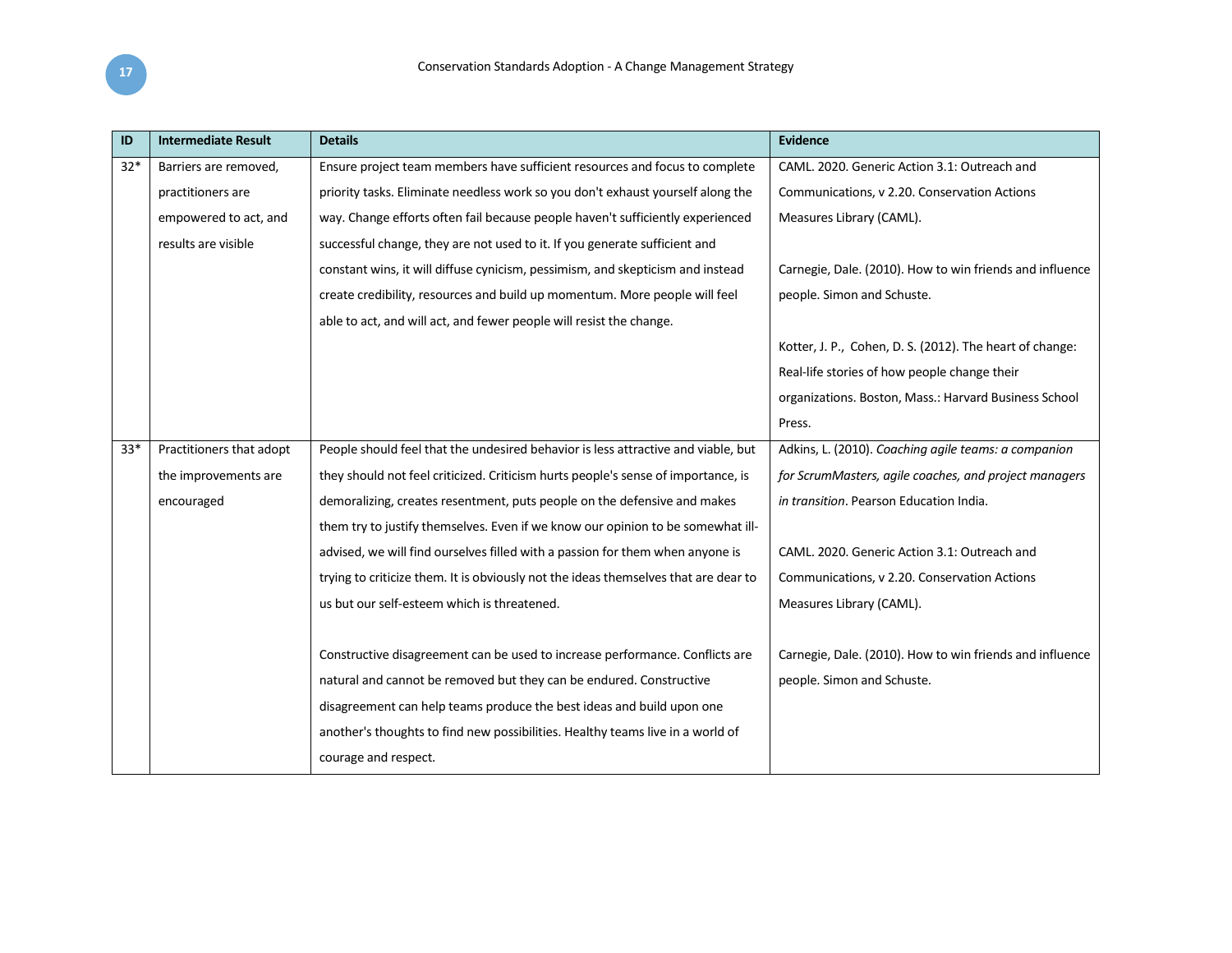| ID    | <b>Intermediate Result</b> | <b>Details</b>                                                                    | <b>Evidence</b>                                          |
|-------|----------------------------|-----------------------------------------------------------------------------------|----------------------------------------------------------|
| $34*$ | Practitioners that are     | Never begin by announcing that you will make people change their mind. It will    | Carnegie, Dale. (2010). How to win friends and influence |
|       | resisting are brought to   | arouse opposition and make the listener want to battle with you before you        | people. Simon and Schuste.                               |
|       | change their mind          | even start. It is difficult, under even the most benign conditions, to change     |                                                          |
|       |                            | people's minds. So why make it harder? If you are going to prove anything, do it  |                                                          |
|       |                            | subtly, so that people do not feel like they are being taught a lesson, help them |                                                          |
|       |                            | find it within themselves. It is also important to accept that you will not       |                                                          |
|       |                            | convince everyone. The majority of your efforts should go towards supporting      |                                                          |
|       |                            | practitioners that are adopting the CS, not towards changing the minds of         |                                                          |
|       |                            | people that are resisting.                                                        |                                                          |
| 41    | Organizational use of the  | As appropriate for the stakeholders.                                              |                                                          |
|       | CS is continuously         |                                                                                   |                                                          |
|       | adapted to bring in novel  |                                                                                   |                                                          |
|       | approaches and tools       |                                                                                   |                                                          |
| $43*$ | Social norms change        | Including attitudes values of non-target stakeholders who make going back         | CAML, 2020. Generic Action 3.1: Outreach and             |
|       | (over time), consistent    | seem unacceptable.                                                                | Communications, v 2.20. Conservation Actions             |
|       | with the CS                |                                                                                   | Measures Library (CAML).                                 |
|       |                            |                                                                                   |                                                          |
| 51    | Conservation players       | Can be each organization's own version of the CS.                                 | CMP's 2017-22 Strategic plan                             |
|       | move towards a "good"      |                                                                                   |                                                          |
|       | common framework           |                                                                                   |                                                          |
| 53    | Practitioners learn and    |                                                                                   | CMP's 2017-22 Strategic plan                             |
|       | improve their work         |                                                                                   |                                                          |

### **Strategies and activities**

**01: Analyse organizational needs related to conservation practices**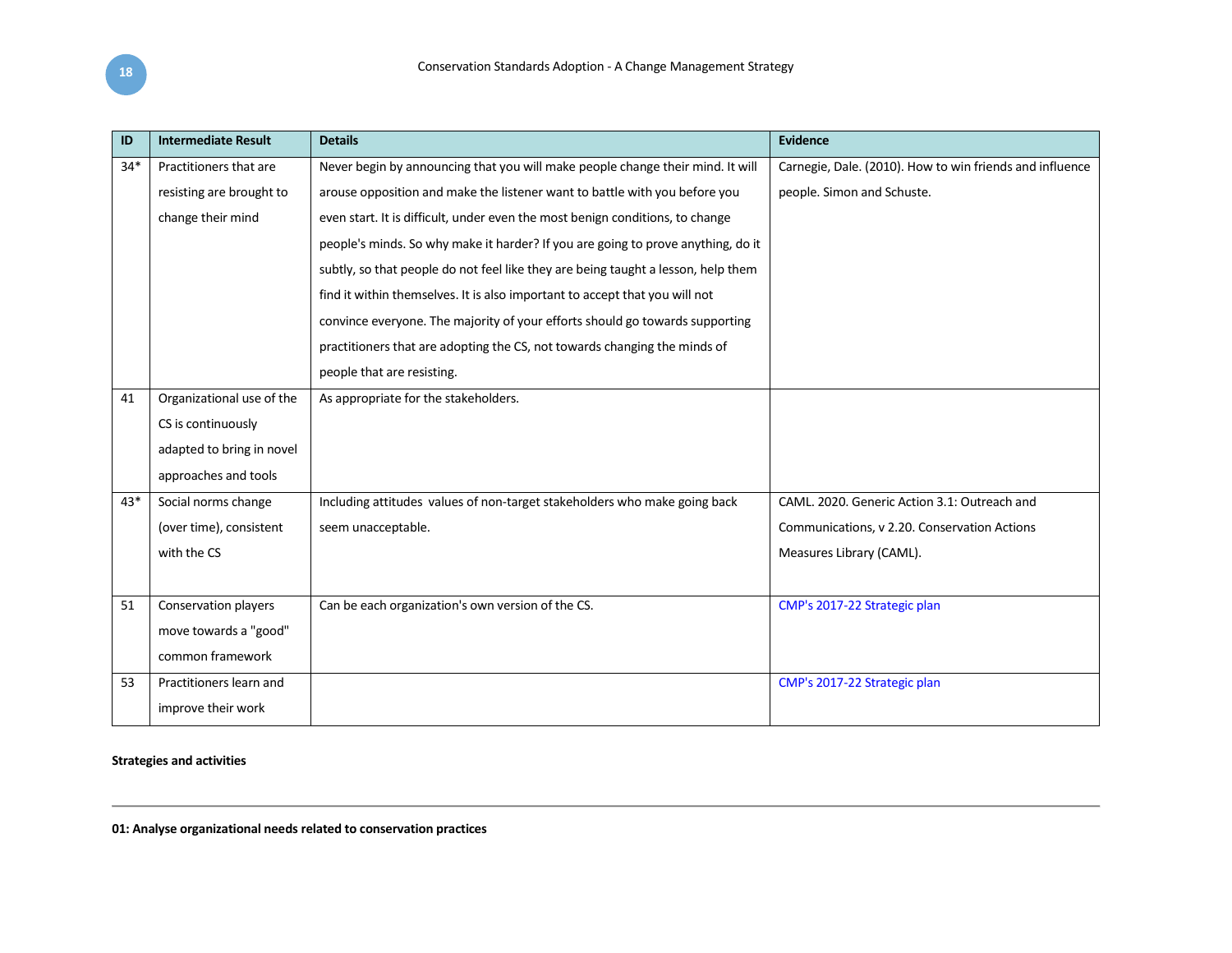Merely stating that there is a need to change something isn't enough. You need to spend time listening and molding your adoption of the CS so that it addresses other people's needs, interests and frustrations. In top bottom up situations, you are likely to spend more time ensuring that people will buy into the change but do not focus solely on senior management approval to ensure people will.

Evidence: Kotter, J. P., Cohen, D. S. (2012). The heart of change: Real-life stories of how people change their organizations. Boston, Mass.: Harvard Business School Press.

| <b>ID</b> | <b>Activity</b>        | <b>Details</b>                                                                    | <b>Evidence</b>                                       |
|-----------|------------------------|-----------------------------------------------------------------------------------|-------------------------------------------------------|
| 01        | Build the project team | The project team are the people doing the tasks involved in adoption of the CS.   | Henry, S. (2021). Adopting the Conservation Standards |
|           |                        | Get staff, time, and resources allocated by leadership for the adoption of the CS | to strengthen management of Guyana's National         |
|           |                        | and Miradi. Ensure that your project team has received sufficient training on the | <b>Protected Areas System.</b>                        |
|           |                        | CS.                                                                               |                                                       |
|           |                        |                                                                                   | Relton, C., Cochrane, E. (2020). Partnership Adoption |
|           |                        |                                                                                   | of the Conservation Standards: Winner Case Study      |
|           |                        |                                                                                   | Competition.                                          |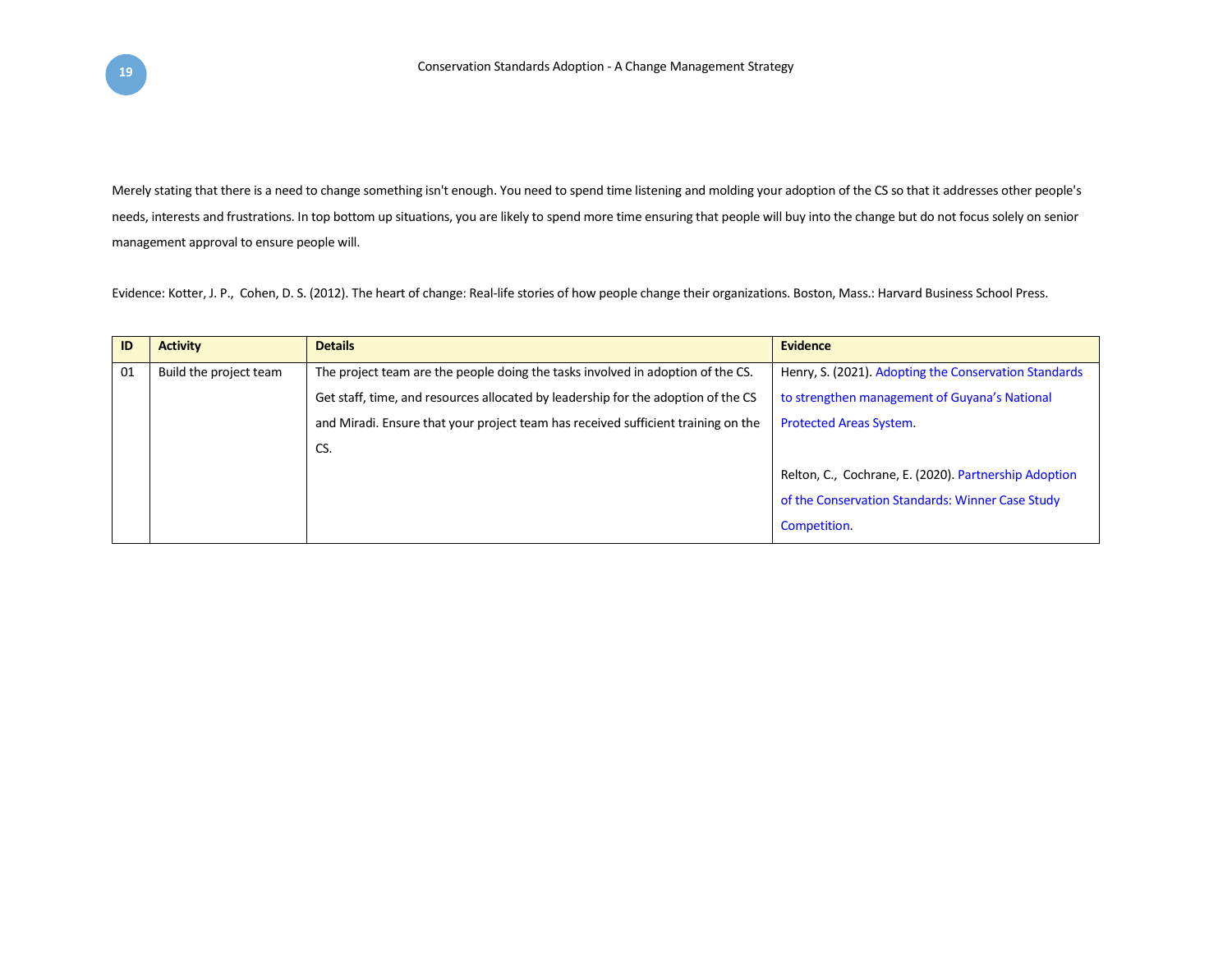| ID    | <b>Activity</b>       | <b>Details</b>                                                                      | <b>Evidence</b>                                          |
|-------|-----------------------|-------------------------------------------------------------------------------------|----------------------------------------------------------|
| $02*$ | Build a team of       | Pull together a group of people to drive the adoption of the CS, provide            | Kotter, J. P., Cohen, D. S. (2012). The heart of change: |
|       | champions and leaders | directions and be the voice for the change. You can make significant progress on    | Real-life stories of how people change their             |
|       |                       | a project and program level but having buy-in and engagement from senior            | organizations. Boston, Mass.: Harvard Business School    |
|       |                       | management will be essential to make organization wide progress. With or            | Press.                                                   |
|       |                       | without senior management support, put together a guiding team with the right       |                                                          |
|       |                       | knowledge about what is happening inside and outside of the organization,           | Relton, C., Cochrane, E. (2020). Partnership Adoption    |
|       |                       | credibility connections, formal authority, and managerial and leadership skills.    | of the Conservation Standards: Winner Case Study         |
|       |                       |                                                                                     | Competition.                                             |
|       |                       | Tell people why they have been selected. Help them challenge each other,            |                                                          |
|       |                       | behave in a way that is consistent with the change they are trying to bring,        |                                                          |
|       |                       | behave with trust and emotional commitment to one another. Have them admit          |                                                          |
|       |                       | that they are not going to get everything right from the beginning and that they    |                                                          |
|       |                       | will need support just like everyone else. If a team is already in place, make sure |                                                          |
|       |                       | they are the appropriate group to tackle tomorrow's challenges and that they        |                                                          |
|       |                       | work will together. It is possible that you may have to ask people to leave the     |                                                          |
|       |                       | group or resolve emotionally charged situations.                                    |                                                          |
|       |                       |                                                                                     |                                                          |
|       |                       | In large organizations, you can create additional groups at lower levels within     |                                                          |
|       |                       | individual units, but you should avoid complex governance structures.               |                                                          |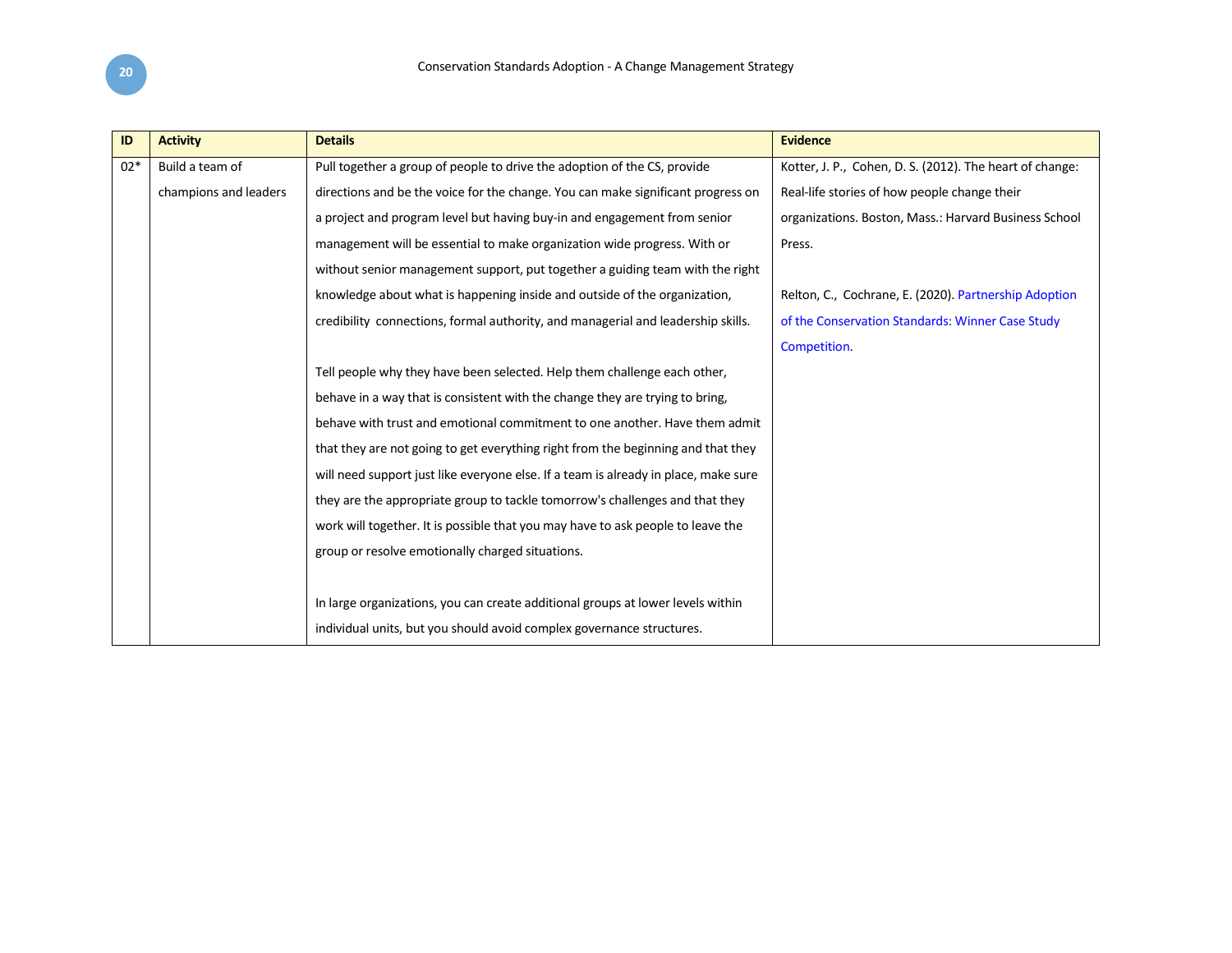| ID | <b>Activity</b>        | <b>Details</b>                                                                     | <b>Evidence</b>                                       |
|----|------------------------|------------------------------------------------------------------------------------|-------------------------------------------------------|
| 03 | Apply learning from    | Review and learn from case studies of successful CS adoption in organizations      | Henry, S. (2021). Adopting the Conservation Standards |
|    | others to org. context | similar to yours (including but not limited to those that can be found in this     | to strengthen management of Guyana's National         |
|    |                        | project). Try to engage with one or many Conservation Coaches from other           | <b>Protected Areas System.</b>                        |
|    |                        | organizations. Ask your coach(es) to assess if the CS is a good adaptive           |                                                       |
|    |                        | management framework for our organization. It could be organizations that are      | Relton, C., Cochrane, E. (2020). Partnership Adoption |
|    |                        | further along in their adoption of the CS and that can guide you, or organizations | of the Conservation Standards: Winner Case Study      |
|    |                        | that are at a similar stage, with whom you can work in tandem. Working             | Competition.                                          |
|    |                        | together - sharing challenges and successes, seeking outside guidance, and         |                                                       |
|    |                        | developing common solutions - can helped each organization advance more            |                                                       |
|    |                        | quickly and achieve greater impact. External mentorship and donor                  |                                                       |
|    |                        | encouragement can be important to convince your leadership to commit to the        |                                                       |
|    |                        | CS.                                                                                |                                                       |
|    |                        |                                                                                    |                                                       |
|    |                        | Have your organization become a member of CMP and use this to promote              |                                                       |
|    |                        | (internally and externally) your organization's commitment and leadership in       |                                                       |
|    |                        | improving conservation practices. Become actively involved in the CCNet and        |                                                       |
|    |                        | CMP learning initiatives to keep up to date on the latest CS developments. You     |                                                       |
|    |                        | can also try to establish discussions between leaders of your organization and     |                                                       |
|    |                        | leaders from other CMP organizations so that they can exchange their               |                                                       |
|    |                        | experience and opinions about the CS.                                              |                                                       |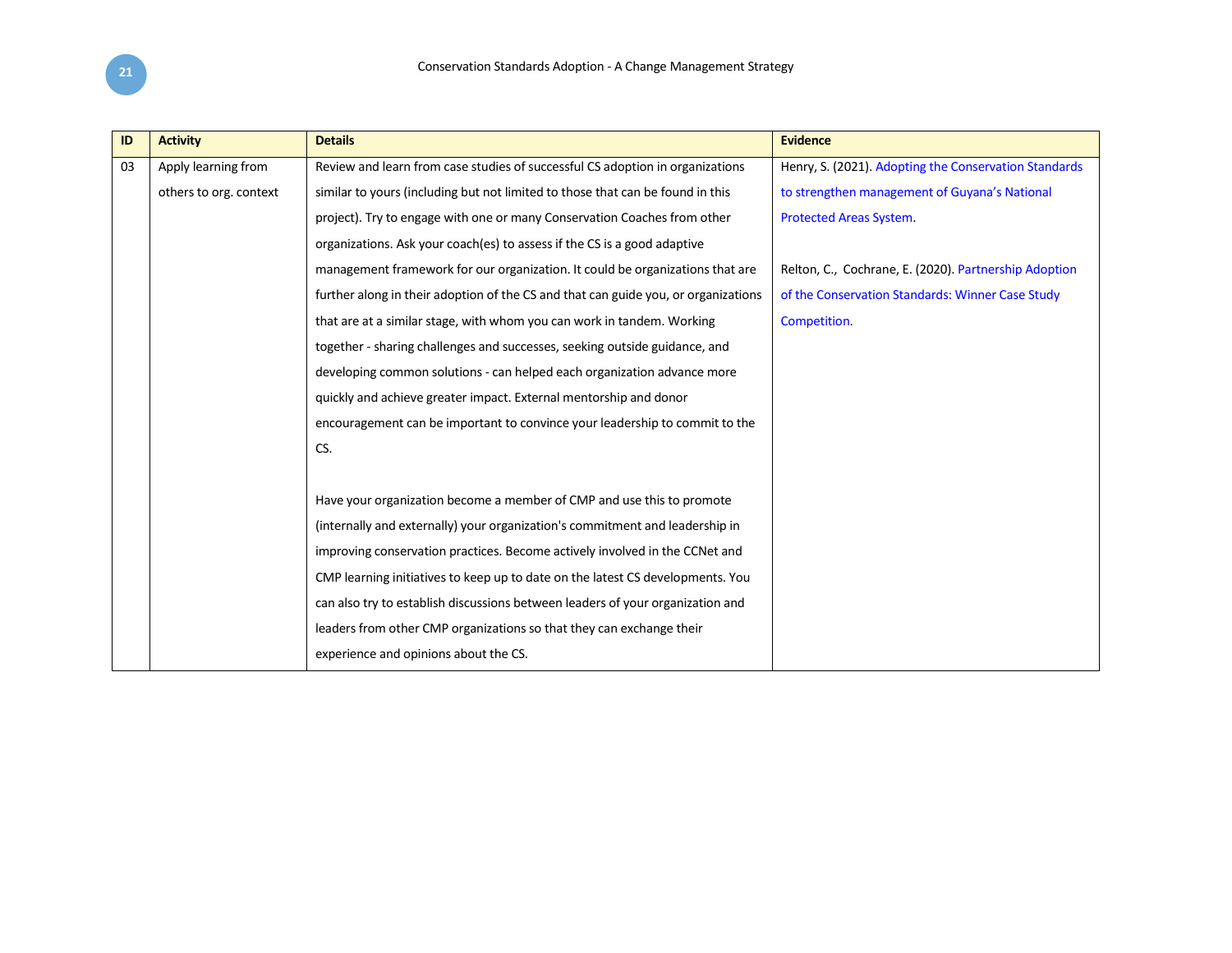| ID    | <b>Activity</b>           | <b>Details</b>                                                                      | <b>Evidence</b>                                       |
|-------|---------------------------|-------------------------------------------------------------------------------------|-------------------------------------------------------|
| $04*$ | Determine business        | We suggest that key individuals (often those in a broad evaluation role) seek       | Stewart, A. (2018). Conservation Capability Maturity  |
|       | need for improvements     | management support to use the Conservation Capability Maturity Model (CMM)          | Model, A tool for assessing and improving performance |
|       | in conservation practices | to identify where their current capabilities reside, and quickly raise awareness    | of conservation organisations. In: Improving the      |
|       |                           | on areas for improvement. This analysis is often easier to do in the lead up to a   | practice of conservation by improving the management  |
|       |                           | strategic planning exercise. Do the exercise at a scope that is achievable, ranging | of conservation. V 1.2. 21 p.                         |
|       |                           | from a single program through to the entire organisation. You can work through      |                                                       |
|       |                           | the entire model or only focus on the highest priority functions.                   |                                                       |
|       |                           |                                                                                     |                                                       |
|       |                           | Start by reviewing and refining the Conservation Capability Maturity Model          |                                                       |
|       |                           | (CMM) to adapt the language to suit the organisation. Agree on the process for      |                                                       |
|       |                           | using the model and the people to be involved. Theses slides are provided to        |                                                       |
|       |                           | help you run a CMM workshop. Aim to build awareness amongst staff and               |                                                       |
|       |                           | leadership of the gap between current capabilities and those offered at higher      |                                                       |
|       |                           | levels; emphasizing the productivity and effectiveness benefits that could be       |                                                       |
|       |                           | obtained. The selected areas for improvement will then form the scope of the        |                                                       |
|       |                           | next phase of incremental improvement of conservation practices.                    |                                                       |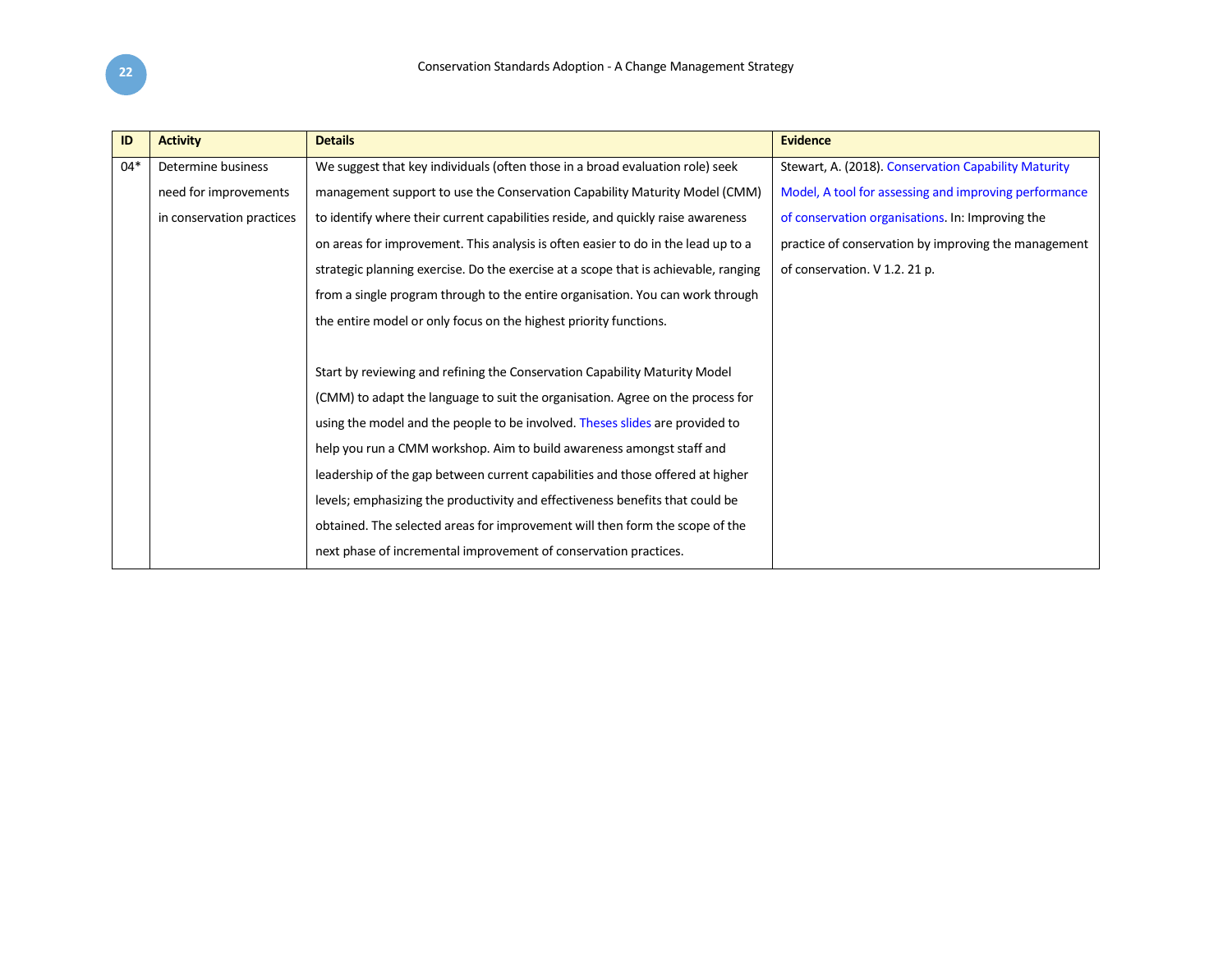| 05 | Explain the CS and | Start by providing a quick overview on the CS to bring everyone to the same        | Adkins, L. (2010). Coaching agile teams: a companion  |
|----|--------------------|------------------------------------------------------------------------------------|-------------------------------------------------------|
|    | document people's  | basic level of understanding. Use the latest CS overview training presentation.    | for ScrumMasters, agile coaches, and project managers |
|    | opinions           | You can also use this presentation to introduce the concept and process for CS     | in transition. Pearson Education India.               |
|    |                    | adoption.                                                                          |                                                       |
|    |                    |                                                                                    | Carnegie, Dale. (2010). How to win friends and        |
|    |                    | You can use this model planning needs survey to quickly get an understanding of    | influence people. Simon and Schuste.                  |
|    |                    | staff perception and experience applying the CS and using Miradi. The purpose      |                                                       |
|    |                    | of the survey is to better understand how you can support staff as they seek to    | Goleman, D. (2005). Emotional intelligence. Bantam.   |
|    |                    | adopt the CS and how you can make applying them as easy and as beneficial as       |                                                       |
|    |                    | possible. Make sure you include open ended question to allow people to share       | Relton, C., Cochrane, E. (2020). Partnership Adoption |
|    |                    | their views                                                                        | of the Conservation Standards: Winner Case Study      |
|    |                    |                                                                                    | Competition.                                          |
|    |                    | You can also organize smaller one-on-one meetings with a less formal approach      |                                                       |
|    |                    | to determine practitioner's needs, concerns, and motivations. Schedule time to     | Relton, C., Cochrane, E. (2020, September 29).        |
|    |                    | give all sides time to think through the problems and bring up all the facts. You  | Partnership Adoption of the Conservation Standards.   |
|    |                    | can then organize a short workshop to go over the survey results. Let people talk  |                                                       |
|    |                    | themselves out. Ask them questions and encourage them to express their ideas       |                                                       |
|    |                    | fully, let them finish their thoughts. Be empathetic, listen patiently and with an |                                                       |
|    |                    | open mind. Empty yourself of personal agendas, set aside your self interest,       |                                                       |
|    |                    | study other people's angle carefully and show them you are doing it. Be aware of   |                                                       |
|    |                    | other people's emotions: pay attention not only to what people say but also to     |                                                       |
|    |                    | how they say it. Do not resist, defend or debate; this only raises barriers. If a  |                                                       |
|    |                    | person makes a statement that you know is wrong, try to examine the facts. Try     |                                                       |
|    |                    | to build bridges of understanding; don't build higher barriers of                  |                                                       |
|    |                    | misunderstanding. It is a lot easier at this stage to agree to think about their   |                                                       |
|    |                    | points than to move rapidly ahead and find yourself in a position where your       |                                                       |
|    |                    |                                                                                    |                                                       |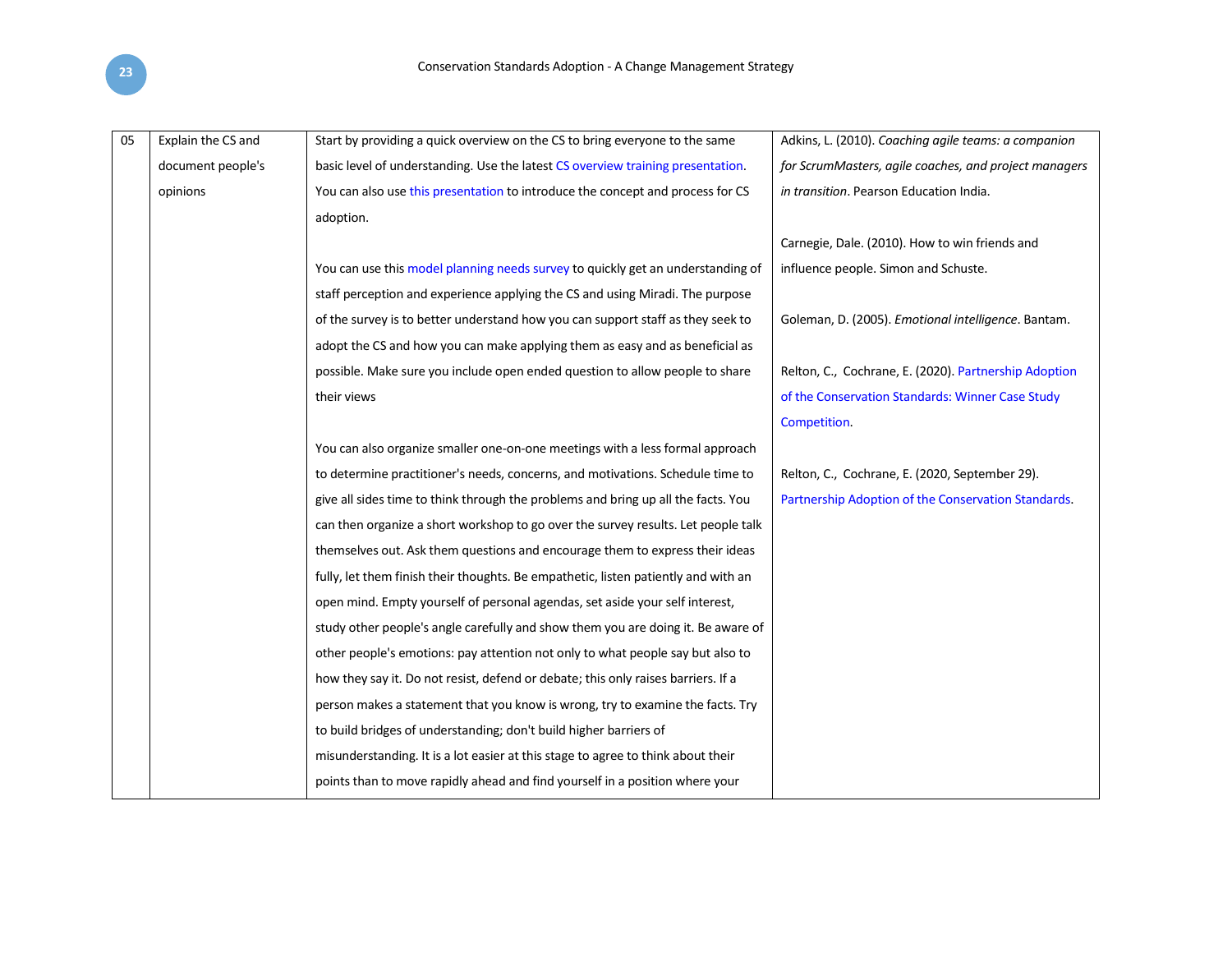| ID | <b>Activity</b>          | <b>Details</b>                                                                        | <b>Evidence</b>                                             |
|----|--------------------------|---------------------------------------------------------------------------------------|-------------------------------------------------------------|
|    |                          | challengers can say: "We tried to tell you, but you wouldn't listen". Show people     |                                                             |
|    |                          | you care more about them than about the CS.                                           |                                                             |
| 06 | Define scope of          | Identify a subset of the organization to work with first. It could be specific groups | Aiken, C., Keller, S. (2009). The irrational side of change |
|    | improvements and         | or specific processes within the organization. CS adoption is usually done            | management. McKinsey Quarterly, 2(10), 100-109.             |
|    | "relevant" practitioners | through many iterations with different groups, starting with small groups that        |                                                             |
|    |                          | are close to you and slowly working your wary towards larger and more distant         | Bush Heritage Australia. 2021. Personal                     |
|    |                          | groups. Be clear on the nature of the desired changes but also on unacceptable        | communications.                                             |
|    |                          | or out of scope changes. Don't fix what isn't broken. Do not promise anything         |                                                             |
|    |                          | that you cannot deliver on.                                                           | CAML, 2020. Generic Action 3.1: Outreach and                |
|    |                          |                                                                                       | Communications, v 2.20. Conservation Actions                |
|    |                          | "Relevant" practitioners could be anyone who will be affected by CS adoption.         | Measures Library (CAML).                                    |
|    |                          | They will generally be comprised mostly of conservation practitioners but could       |                                                             |
|    |                          | also include information users, senior management, partners, and donors.              | Carnegie, Dale. (2010). How to win friends and              |
|    |                          | Identifying the right practitioners is critical and needs to be reevaluated on a      | influence people. Simon and Schuste.                        |
|    |                          | regular basis to adapt to changing circumstances.                                     |                                                             |
|    |                          |                                                                                       | Goleman, D. (2005). Emotional intelligence. Bantam.         |
|    |                          |                                                                                       | Kotter, J. P., Cohen, D. S. (2012). The heart of change:    |
|    |                          |                                                                                       | Real-life stories of how people change their                |
|    |                          |                                                                                       | organizations. Boston, Mass.: Harvard Business School       |
|    |                          |                                                                                       | Press.                                                      |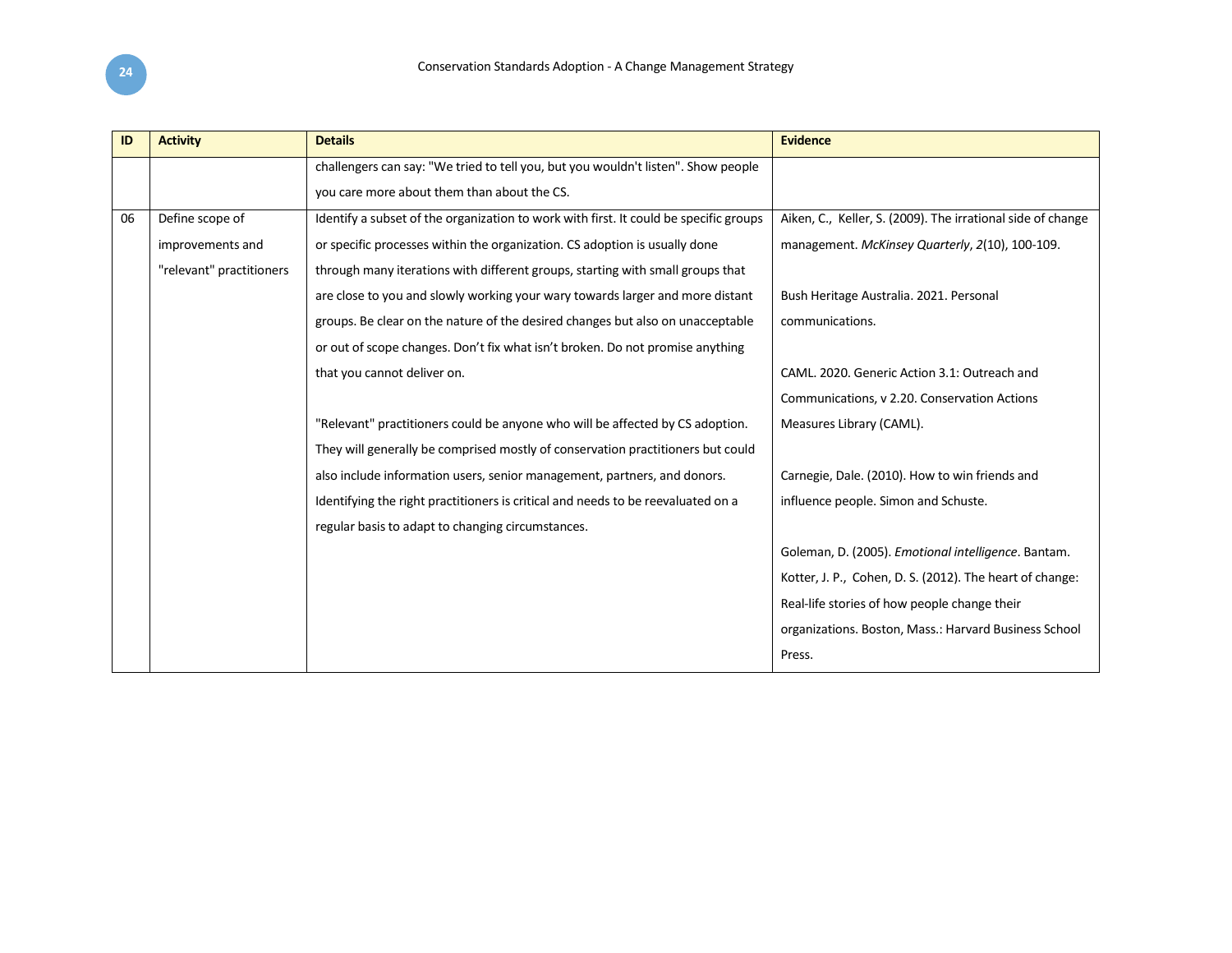| 07 | Create a compelling and | Create the right compelling and bold vision to direct the effort and develop bold    | Aiken, C., Keller, S. (2009). The irrational side of change |
|----|-------------------------|--------------------------------------------------------------------------------------|-------------------------------------------------------------|
|    | bold business case      | strategies. Planning a change is complex so the vision will be extremely             | management. McKinsey Quarterly, 2(10), 100-109.             |
|    |                         | important to help people move along even without a clear path forward. Make          |                                                             |
|    |                         | sure the vision is oriented towards providing services to people or delivering       | CAML. 2020. Generic Action 3.1: Outreach and                |
|    |                         | more impact for nature, as this will make people feel good (see this exercise that   | Communications, v 2.20. Conservation Actions                |
|    |                         | can help). It will help ensure that inefficient processes and unnecessary expenses   | Measures Library (CAML).                                    |
|    |                         | are no longer acceptable and will help you justify the costs of your change          |                                                             |
|    |                         | initiative. The vision must be broad enough to encompass the organization and        | Carnegie, Dale. (2010). How to win friends and              |
|    |                         | the relevant interrelationships. If it helps to get people's attention, you can talk | influence people. Simon and Schuste.                        |
|    |                         | about the vision starting with a more focused discussion on a specific topic of      |                                                             |
|    |                         | interest or you can define a handful of visions describing different scenarios of    | Goleman, D. (2005). Emotional intelligence. Bantam.         |
|    |                         | the future and then select one.                                                      | Kotter, J. P., Cohen, D. S. (2012). The heart of change:    |
|    |                         |                                                                                      | Real-life stories of how people change their                |
|    |                         | Build a compelling and simple story with the "relevant" practitioners. Look for      | organizations. Boston, Mass.: Harvard Business School       |
|    |                         | opportunities and problems that will get people's attention (see this exercise       | Press.                                                      |
|    |                         | that can help). Do not hesitate to use creative means to make enough people          |                                                             |
|    |                         | start to feel like this is part of the organization's top priorities. The need for   | Relton, C., Cochrane, E. (2020). Partnership Adoption       |
|    |                         | change must be vivid, interesting, and dramatic, conveyed through an eye-            | of the Conservation Standards: Winner Case Study            |
|    |                         | catching image that is hard to forget and that evokes a feeling that something       | Competition.                                                |
|    |                         | must be done. The story needs to allow people to clearly understand the point        |                                                             |
|    |                         | of the change, either problems, solutions, or progress, and agree with it. Share     |                                                             |
|    |                         | both positive and negative potential impacts. A story that is only focused on        |                                                             |
|    |                         | what's wrong will invoke blame and create fatigue and resistance. A story that is    |                                                             |
|    |                         | only focused on the positive sides will create a sense that you may be hiding        |                                                             |
|    |                         | information. Do not solely focus on efficiency and costs as this can be depressing   |                                                             |
|    |                         | and create anxiety. Appeal to people's emotions. People often evaluate based         |                                                             |
|    |                         | on gut feeling before they make rational decisions. You will need to                 |                                                             |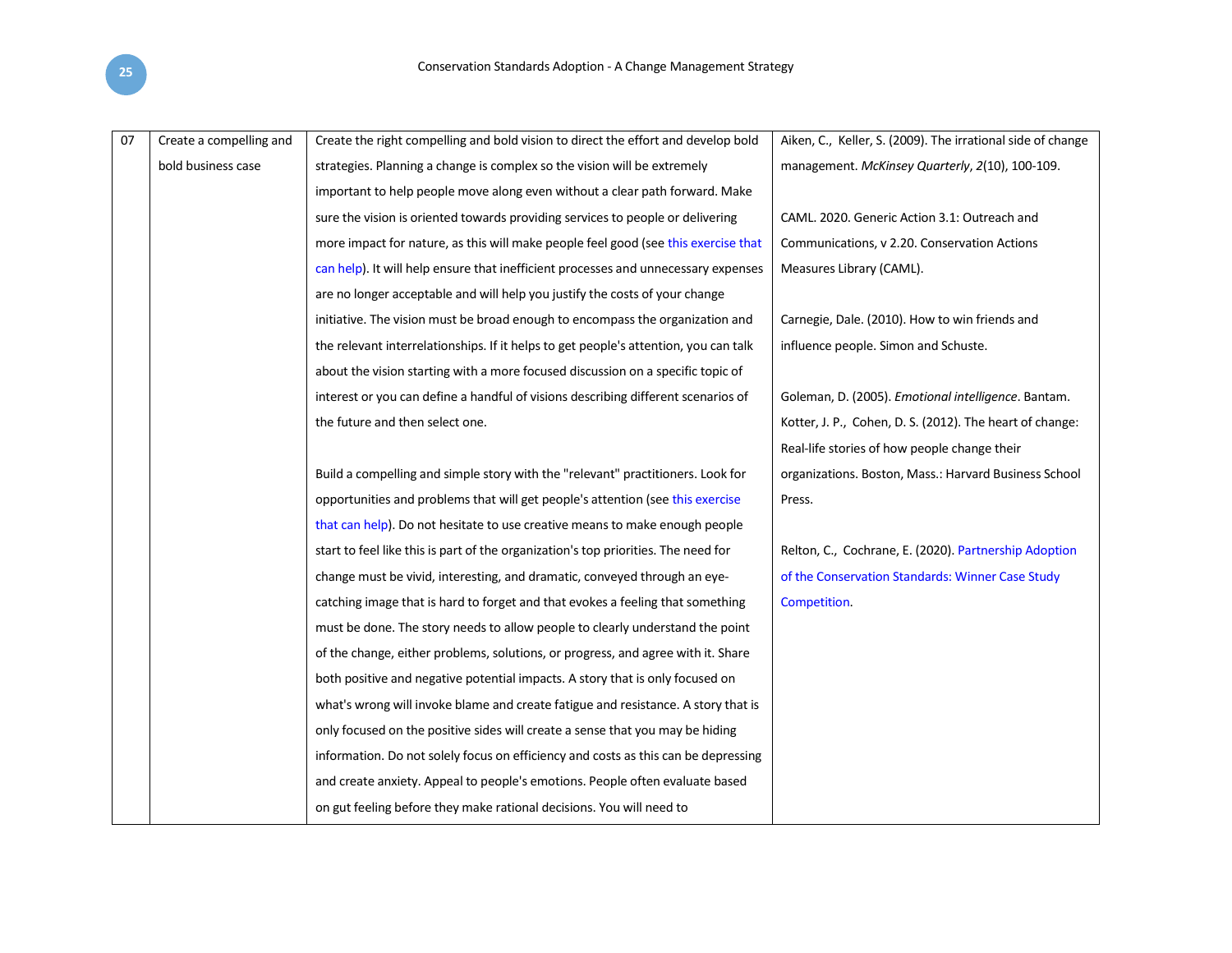| ID | <b>Activity</b> | <b>Details</b>                                                                      | <b>Evidence</b> |
|----|-----------------|-------------------------------------------------------------------------------------|-----------------|
|    |                 | acknowledge their frustrations, find the sources of their worries, and address      |                 |
|    |                 | them (how likely is this to occur, are there alternative events, what constructive  |                 |
|    |                 | steps can we take to prevent this from happening, how is worrying about this        |                 |
|    |                 | helping improve the current situation?). Be careful not to use criticism as it may  |                 |
|    |                 | backfire. Be careful not to use fear as it can turn into anxiety, self-preservation |                 |
|    |                 | and become a liability. This story needs to lead to a feeling of empowerment and    |                 |
|    |                 | encourage teamwork. You can use these key messages if it helps.                     |                 |
|    |                 |                                                                                     |                 |
|    |                 | Try to present a similar change in another organization, if possible, bring         |                 |
|    |                 | someone from that organization to present, so that people see it is possible, gain  |                 |
|    |                 | confidence and start saying: "if they could, why couldn't we?".                     |                 |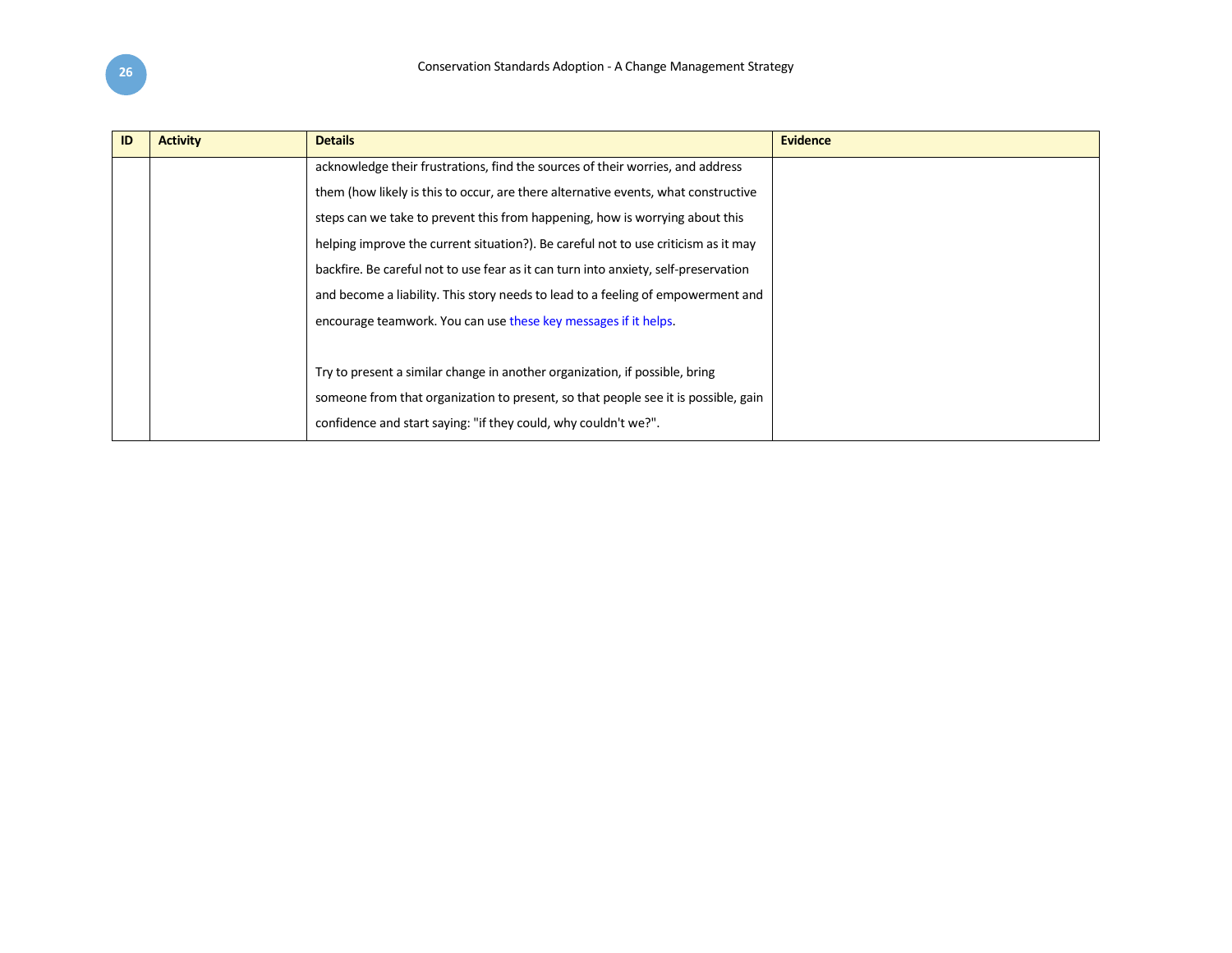| ID | <b>Activity</b>        | <b>Details</b>                                                                     | <b>Evidence</b>                                             |
|----|------------------------|------------------------------------------------------------------------------------|-------------------------------------------------------------|
| 08 | Choose the appropriate | Favor in person or video communications over written communications as it          | Aiken, C., Keller, S. (2009). The irrational side of change |
|    | communications method  | helps convey emotions. Limit the size and number of your messages and use          | management. McKinsey Quarterly, 2(10), 100-109.             |
|    | and manage             | technologies to unclog communication channels. Encourage the use of intranet       |                                                             |
|    | expectations           | pages to communicate routine messages and allow people to find the                 | Carnegie, Dale. (2010). How to win friends and              |
|    |                        | information that is relevant to them when they need it for action, instead of      | influence people. Simon and Schuste.                        |
|    |                        | pushing emails to all employees.                                                   |                                                             |
|    |                        |                                                                                    | Goleman, D. (2005). Emotional intelligence. Bantam.         |
|    |                        | You can try and anticipate questions (what does this mean for me?), prepare        | Kotter, J. P., Cohen, D. S. (2012). The heart of change:    |
|    |                        | clear, simple, and accurate answers in a QA document and rehearse your             | Real-life stories of how people change their                |
|    |                        | answers using role play within your team. People's reaction can come out as        | organizations. Boston, Mass.: Harvard Business School       |
|    |                        | emotion driven statements more than questions. You need to answer quickly,         | Press.                                                      |
|    |                        | with conviction, without becoming defensive, acknowledge and respond to the        |                                                             |
|    |                        | emotions as well as provide the facts. You can add analysis and numbers if you     |                                                             |
|    |                        | audience demands it, but it will rarely motivate people in a big way. Analytical   |                                                             |
|    |                        | tools work best when parameters are well known, assumptions and uncertainty        |                                                             |
|    |                        | are minimal.                                                                       |                                                             |
|    |                        |                                                                                    |                                                             |
|    |                        | You can try those exercises to measure the effectiveness of your                   |                                                             |
|    |                        | communications, adapt and improve them as needed.                                  |                                                             |
| 09 | Identify dedicated     | Obviously, you may not find funding right away and this will be a constant effort, | Henry, S. (2021). Adopting the Conservation Standards       |
|    | funding sources        | but you should start trying right from the start, and seize every opportunity that | to strengthen management of Guyana's National               |
|    |                        | passes. Try to see if you can get support from funders that are a member of the    | Protected Areas System.                                     |
|    |                        | CMP.                                                                               |                                                             |
|    |                        |                                                                                    | Relton, C., Cochrane, E. (2020). Partnership Adoption       |
|    |                        |                                                                                    | of the Conservation Standards: Winner Case Study            |
|    |                        |                                                                                    | Competition.                                                |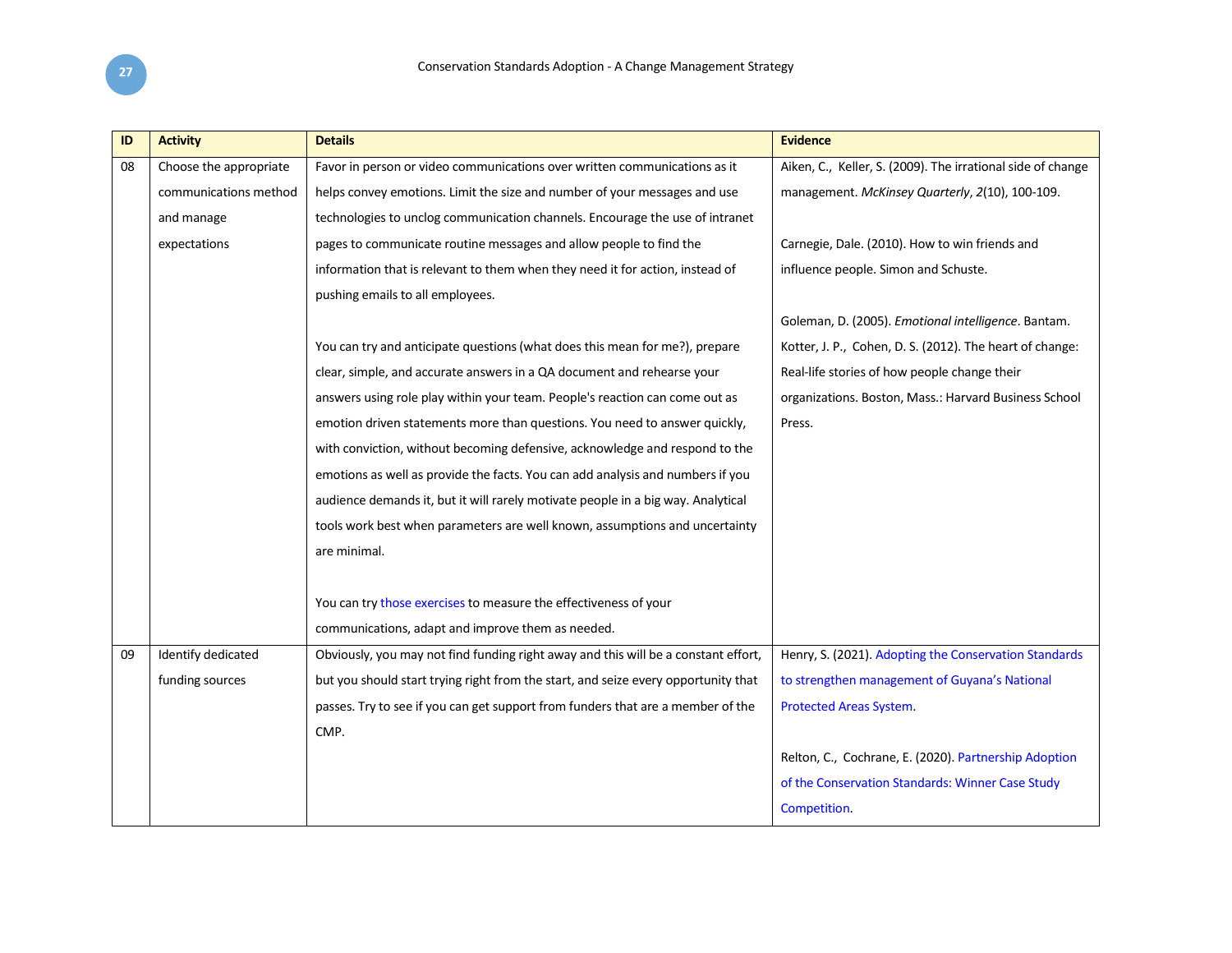#### **02: Plan improvements to conservation practices**

The amount of planning that will be done will depend on the nature and the size of the change you want to bring about. Agile approaches are frequently adopted for software application development, where what the end product will look like is not known at the beginning of the process, so agile teams plan by prioritizing and incrementally meeting user needs instead. Following the agile approach, features are grouped into self-contained sprints that can be completed in 1 to 3 weeks. User stories are developed to focus the work on user needs. These stories are then prioritized and selected to be answered during each work sprint. Solutions that meet the user's needs are selected or developed, tested, and improved. This method allows the priority user needs to be addressed as quickly as possible.

#### Evidence:

Carnegie, Dale. (2010). How to win friends and influence people. Simon and Schuste.

Kotter, J. P., Cohen, D. S. (2012). The heart of change: Real-life stories of how people change their organizations. Boston, Mass.: Harvard Business School Press.

| Layton, M. C., Ostermiller, S. J., Kynaston, D. J. (2020). Agile project management for dummies. John Wiley Sons. |  |  |  |  |
|-------------------------------------------------------------------------------------------------------------------|--|--|--|--|
|-------------------------------------------------------------------------------------------------------------------|--|--|--|--|

| ID | <b>Activity</b>    | <b>Details</b>                                                                        | <b>Evidence</b>                                             |
|----|--------------------|---------------------------------------------------------------------------------------|-------------------------------------------------------------|
| 01 | Determine priority | Adopt a "field and forum" approach where trainings are spread over a series of        | Aiken, C., Keller, S. (2009). The irrational side of change |
|    | training needs     | sessions and work is assigned in between. Create work assignments that link           | management. McKinsey Quarterly, 2(10), 100-109.             |
|    |                    | directly to the day jobs of participants, requiring them to put into practice the new |                                                             |
|    |                    | mindsets and skills in a way that are hardwired into their responsibilities.          | Relton, C., Cochrane, E. (2020). Partnership Adoption of    |
|    |                    |                                                                                       | the Conservation Standards: Winner Case Study               |
|    |                    | Use the results of your planning needs survey to determine where training is          | Competition.                                                |
|    |                    | needed. You can also use CMP's audit tool to prioritize projects for coaching and     |                                                             |
|    |                    | support and identify critical areas for improvement across the organization.          |                                                             |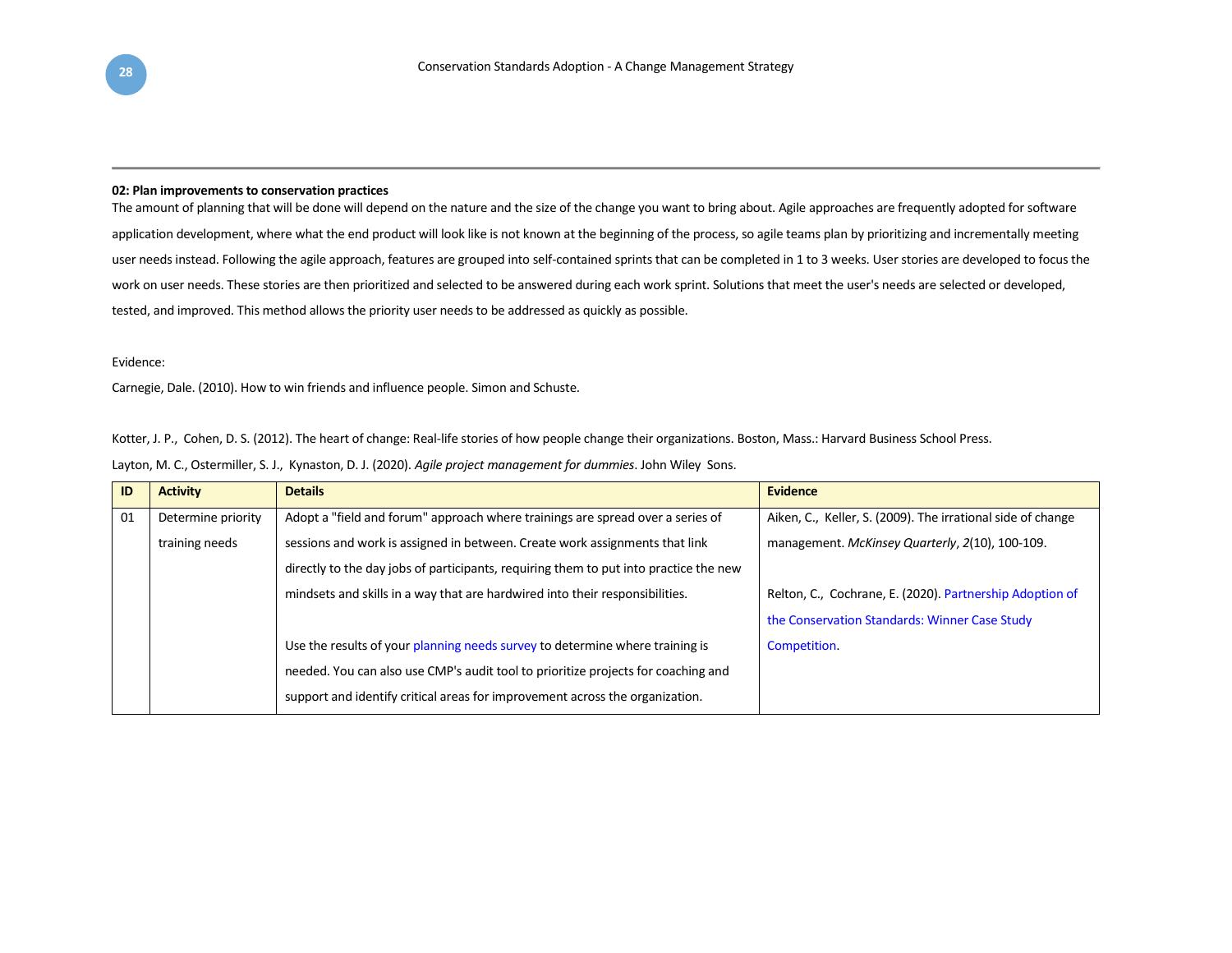| ID    | <b>Activity</b>      | <b>Details</b>                                                                              | <b>Evidence</b>                                          |
|-------|----------------------|---------------------------------------------------------------------------------------------|----------------------------------------------------------|
| $02*$ | Build results chains | When you have heard people out, look for common desires or win-win situations.              | Carnegie, Dale. (2010). How to win friends and influence |
|       | to address barriers  | Identify the benefits the other people will receive from doing what you suggest.            | people. Simon and Schuste.                               |
|       | and capitalize on    | Dwell first on the points and areas on which you agree and show people how you              |                                                          |
|       | motivators           | will solve their problems. Identify potential / perceived winners and losers. Costs         | Relton, C., Cochrane, E. (2020). Partnership Adoption of |
|       |                      | and benefits will likely not be spread equally amongst practitioners. If you wish to        | the Conservation Standards: Winner Case Study            |
|       |                      | adopt an agile approach, note the win-win situations in the form of user stories (as        | Competition.                                             |
|       |                      | [role], I [want], [goal], so that [reason]). Set realistic and altruistic objectives for CS |                                                          |
|       |                      | adoption. Set objectives that are relevant to the different teams that will be              |                                                          |
|       |                      | affected by CS adoption and that will convey the idea that they will personally             |                                                          |
|       |                      | benefit from the change.                                                                    |                                                          |
|       |                      |                                                                                             |                                                          |
|       |                      | If you want others to adopt the CS, you need to lead by example. Your first                 |                                                          |
|       |                      | demonstration project might be your own. Same goes for Miradi, if you want others           |                                                          |
|       |                      | to adopt it, you may need to show the way by adopting it yourself. Use the results          |                                                          |
|       |                      | of your planning needs survey to build results chains that will help you capitalize on      |                                                          |
|       |                      | the main motivators and address the main barriers to the adoption of the CS and             |                                                          |
|       |                      | Miradi.                                                                                     |                                                          |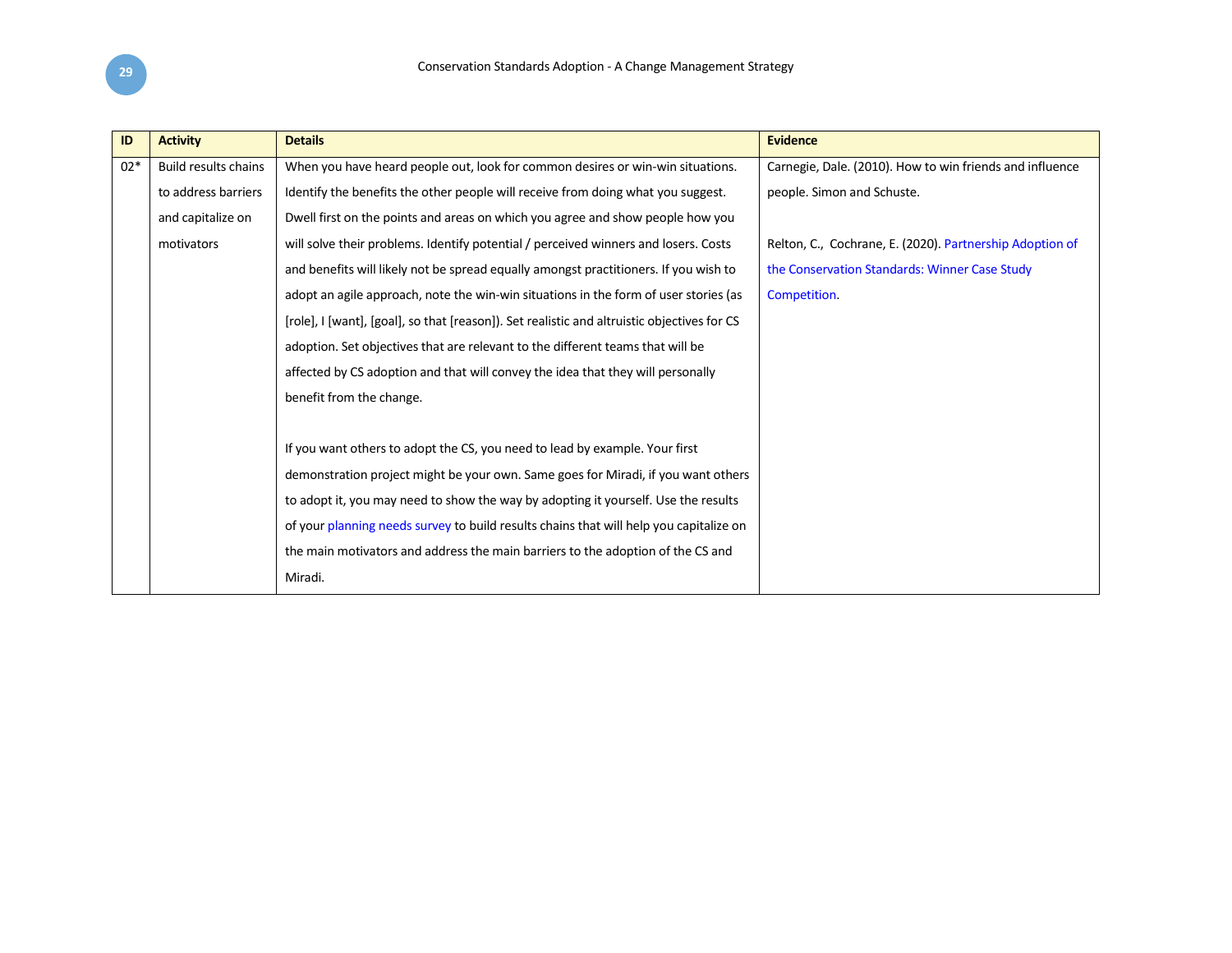| ID | <b>Activity</b>       | <b>Details</b>                                                                          | <b>Evidence</b>                                             |
|----|-----------------------|-----------------------------------------------------------------------------------------|-------------------------------------------------------------|
| 03 | Develop and           | Based on your analysis of organizational needs related to conservation practices,       | Bush Heritage Australia. 2021. Personal communications      |
|    | promote a work        | develop a work plan for priority areas by fleshing out activities under the selected    |                                                             |
|    | plan for top priority | strategies. You can group selected areas for improvement together in one results        | Carnegie, Dale. (2010). How to win friends and influence    |
|    | areas                 | chain and park the others in another results chain to remove clutter in the             | people. Simon and Schuste.                                  |
|    |                       | diagrams. Break down the work into manageable pieces that will create quick             |                                                             |
|    |                       | results, and try to schedule them roughly to identify some actions for the short        | Kotter, J. P., Cohen, D. S. (2012). The heart of change:    |
|    |                       | term, mid-term and long-term. If you are using an agile approach, this involves         | Real-life stories of how people change their organizations. |
|    |                       | selecting the top priority user stories that will be delivered during the first sprint. | Boston, Mass.: Harvard Business School Press.               |
|    |                       | You will create a detailed work plan, but only for the selected user stories, not for   |                                                             |
|    |                       | the entire project. Target board members and senior management with                     | Stewart, A. (2018). Conservation Capability Maturity        |
|    |                       | communications on future plans.                                                         | Model, A tool for assessing and improving performance of    |
|    |                       |                                                                                         | conservation organisations. In: Improving the practice of   |
|    |                       |                                                                                         | conservation by improving the management of                 |
|    |                       |                                                                                         | conservation. V 1.2. 21 p.                                  |
| 04 | Identify pilot        | This could include starting a new project with increased use of the CS but also         | Relton, C., Cochrane, E. (2020, September 29).              |
|    | project               | retrofitting existing projects with additional CS components (e.g., developing results  | Partnership Adoption of the Conservation Standards.         |
|    |                       | chains or analyzing results and adapting the plan). Those early adopters will help      |                                                             |
|    |                       | encourage others.                                                                       | Stewart, A. (2018). Conservation Capability Maturity        |
|    |                       |                                                                                         | Model, A tool for assessing and improving performance of    |
|    |                       |                                                                                         | conservation organisations. In: Improving the practice of   |
|    |                       |                                                                                         | conservation by improving the management of                 |
|    |                       |                                                                                         | conservation. V 1.2. 21 p.                                  |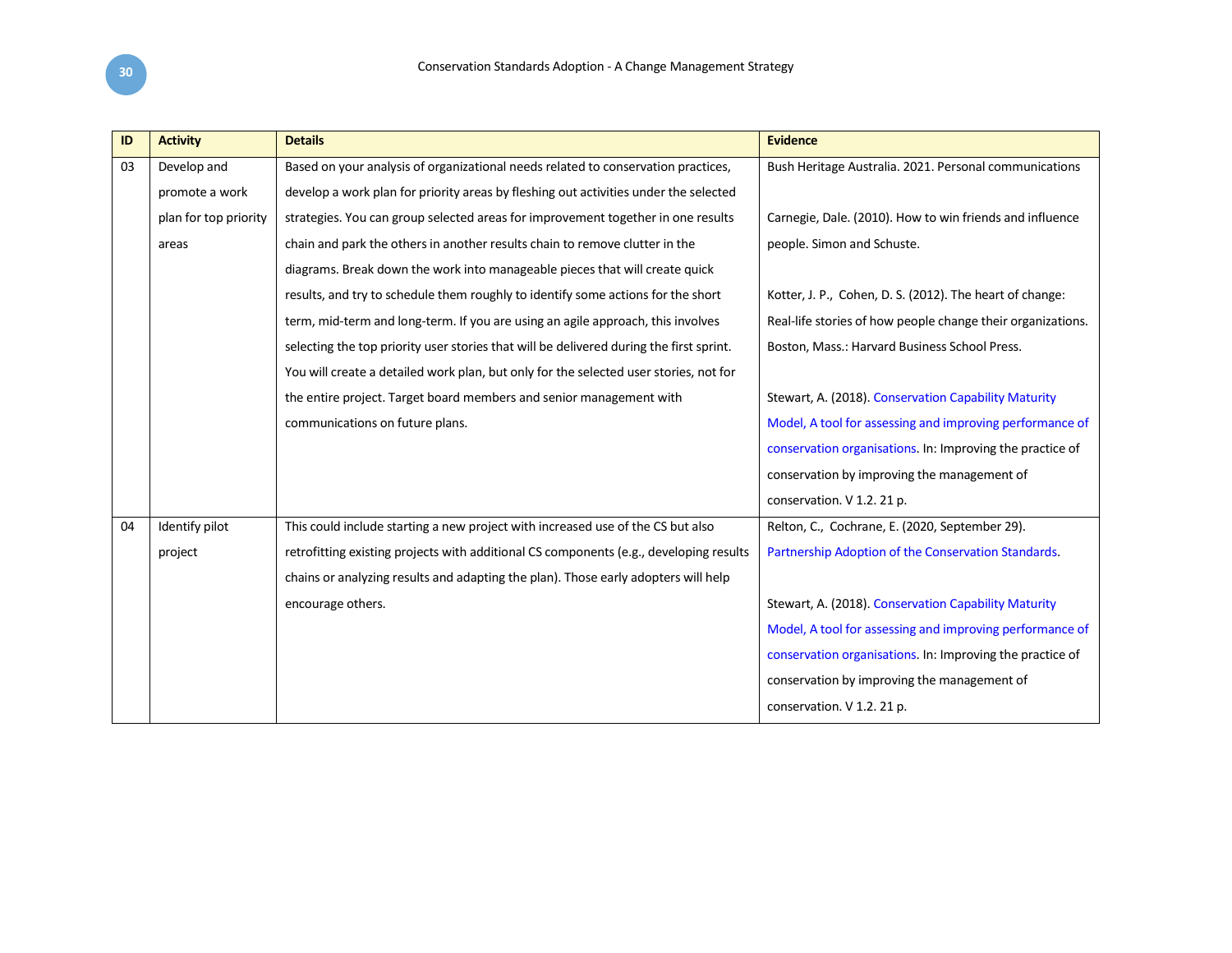| ID | <b>Activity</b>    | <b>Details</b>                                                                          | <b>Evidence</b>                                             |
|----|--------------------|-----------------------------------------------------------------------------------------|-------------------------------------------------------------|
| 04 | Promote benefits   | A major factor in motivating people is the nature of the work itself, if the work is    | CAML, 2020. Generic Action 3.1: Outreach and                |
|    | and incentives for | exciting and interesting, people will look forward to doing it. An effective way to get | Communications, v 2.20. Conservation Actions Measures       |
|    | CS adoption        | things done is to create a desire to excel through challenges and by stimulating        | Library (CAML).                                             |
|    |                    | competition. People like games, self-expression, competitions, a chance to prove        |                                                             |
|    |                    | their worth, to feel important. Try to synchronize people's evaluation and rewards      | Carnegie, Dale. (2010). How to win friends and influence    |
|    |                    | with the direction of the change and make sure they will be rewarded for trying and     | people. Simon and Schuste.                                  |
|    |                    | not punished if they fail.                                                              |                                                             |
|    |                    |                                                                                         | Kotter, J. P., Cohen, D. S. (2012). The heart of change:    |
|    |                    |                                                                                         | Real-life stories of how people change their organizations. |
|    |                    |                                                                                         | Boston, Mass.: Harvard Business School Press.               |

#### **03: Improve conservation practices**

Although this comes as the third step, it is OK, or even desirable to start with this step if your organization is experiencing a crisis. You first need to put out the big fires, otherwise people will not have the attention or energy to tackle the bigger transformations. You can then use the short term wins to go back to assessing the change: get people's attention, and build a compelling story.

Evidence: Kotter, J. P., Cohen, D. S. (2012). The heart of change: Real-life stories of how people change their organizations. Boston, Mass.: Harvard Business School Press.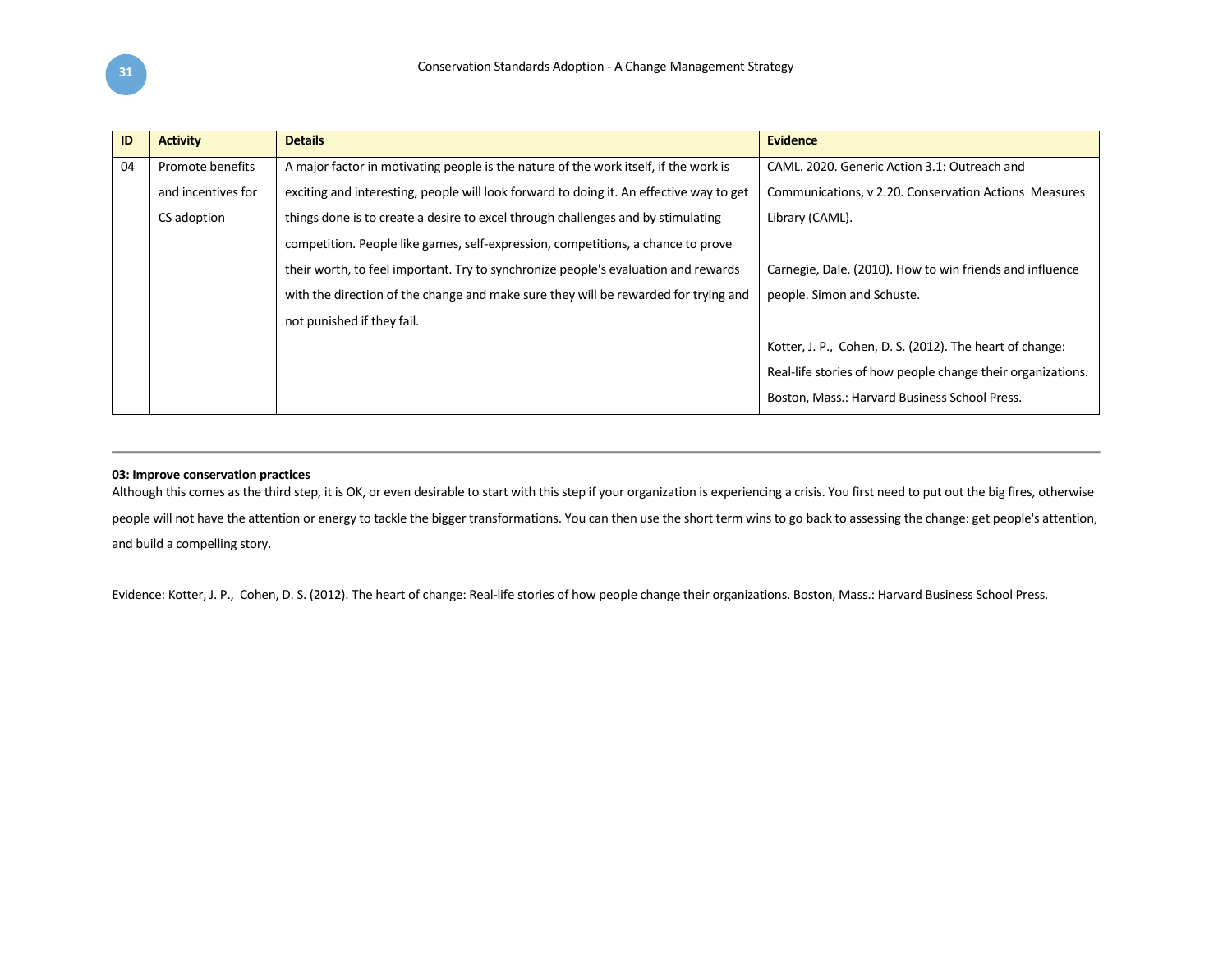| ID    | <b>Activity</b>         | <b>Details</b>                                                                         | <b>Evidence</b>                                      |
|-------|-------------------------|----------------------------------------------------------------------------------------|------------------------------------------------------|
| 01    | Document your           | Develop guidance documents and report templates that reduce the complexity of CS       | Relton, C., Cochrane, E. (2020). Partnership         |
|       | organization's version  | and tailors them to the needs and capacity of your organization. Include case studies  | Adoption of the Conservation Standards: Winner       |
|       | of the CS               | and examples that demonstrate the effectiveness of applying the CS and that are        | <b>Case Study Competition.</b>                       |
|       |                         | relevant to your organization's situation and approaches. Decide what portions of the  |                                                      |
|       |                         | CS will be required for new projects and set a schedule for retrofitting existing      |                                                      |
|       |                         | projects to the CS. Ensure that you take into account existing donor requirements and  |                                                      |
|       |                         | expectations, as well as staff's varying levels of comfort with the CS and Miradi. Use |                                                      |
|       |                         | the results of the planning needs survey and the CMP's audit tool to ensure that you   |                                                      |
|       |                         | build on existing organizational strengths and focus on areas that provide most        |                                                      |
|       |                         | benefits.                                                                              |                                                      |
| $02*$ | Train people on         | Use the latest presentations in the CS's resource library.                             | Relton, C., Cochrane, E. (2020). Partnership         |
|       | priority needs          |                                                                                        | Adoption of the Conservation Standards: Winner       |
|       |                         |                                                                                        | <b>Case Study Competition.</b>                       |
| $03*$ | Use pilot project(s) to | Use pilot project(s) to build awareness of the benefits from improved quality of       | Relton, C., Cochrane, E. (2020, September 29).       |
|       | showcase benefits       | projects and systematization of information; aim to build a groundswell of support to  | Partnership Adoption of the Conservation Standards.  |
|       |                         | encourage others to try, and to generate interest amongst leadership group.            |                                                      |
|       |                         |                                                                                        | Stewart, A. (2018). Conservation Capability Maturity |
|       |                         |                                                                                        | Model, A tool for assessing and improving            |
|       |                         |                                                                                        | performance of conservation organisations. In:       |
|       |                         |                                                                                        | Improving the practice of conservation by improving  |
|       |                         |                                                                                        | the management of conservation. V 1.2. 21 p.         |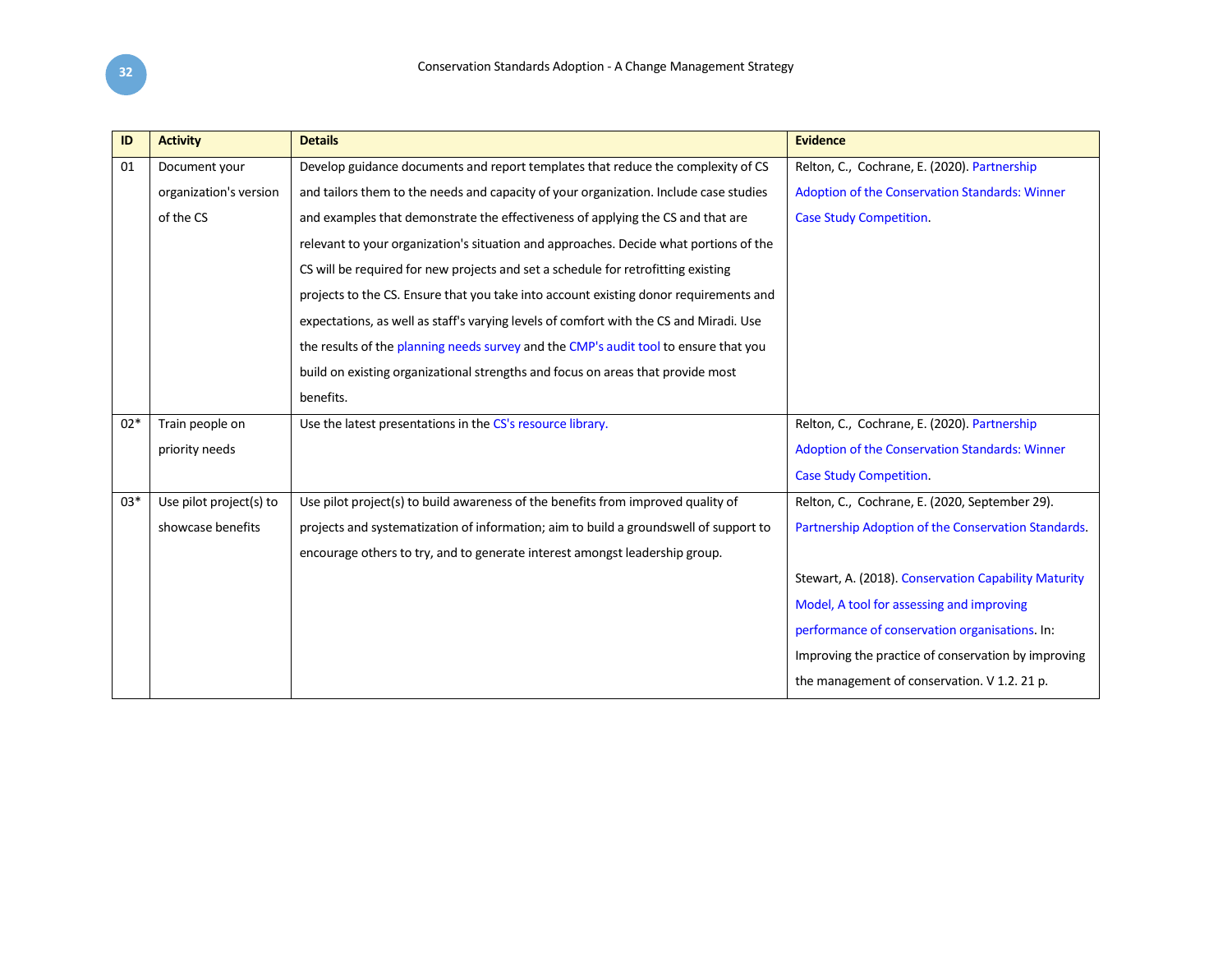| 04 | Empower action and | You need to walk the talk immediately after announcing the change to lower cynicism.     | Adkins, L. (2010). Coaching agile teams: a companion |
|----|--------------------|------------------------------------------------------------------------------------------|------------------------------------------------------|
|    | create short-term  | Do not underestimate the impact of inconsistencies with the changes you are              | for ScrumMasters, agile coaches, and project         |
|    | wins               | bringing. Minor changes are often a necessary step towards larger change efforts. It is  | managers in transition. Pearson Education India.     |
|    |                    | better to do a simple improvement today, and change it after, if necessary, then to do   |                                                      |
|    |                    | a more complex improvement later, that may never be used anyway. You can use             | CAML. 2020. Generic Action 3.1: Outreach and         |
|    |                    | analysis to determine which minor change will generate the biggest "bang for the         | Communications, v 2.20. Conservation Actions         |
|    |                    | buck". Given you cannot literally "give power", you need to continuously prioritize      | Measures Library (CAML).                             |
|    |                    | removing barriers (organizational and emotional) that block those who have genuinely     |                                                      |
|    |                    | embraced the CS. This will help lower frustrations. Barriers could be related to         | Goleman, D. (2005). Emotional intelligence. Bantam.  |
|    |                    | inadequate information, information systems, restrictive rules, confusing or time-       |                                                      |
|    |                    | consuming processes or lack of self-confidence. People don't have time to do more        | Kotter, J. P., Cohen, D. S. (2012). The heart of     |
|    |                    | work. When you add work through increased requirements, try and remove an                | change: Real-life stories of how people change their |
|    |                    | equivalent amount elsewhere by streamlining processes and removing inefficiencies.       | organizations. Boston, Mass.: Harvard Business       |
|    |                    | Make sure successes are visible, unambiguous, and speak to what people deeply care       | School Press.                                        |
|    |                    | about.                                                                                   |                                                      |
|    |                    |                                                                                          | Relton, C., Cochrane, E. (2020). Partnership         |
|    |                    | Also ensure that there is an efficient process in place for people to get the support    | Adoption of the Conservation Standards: Winner       |
|    |                    | they need when they need it, whether it is from you or from other peers. Staff will      | <b>Case Study Competition.</b>                       |
|    |                    | require significant ongoing guidance, mentorship, and problem solving in order to        |                                                      |
|    |                    | effectively implement their planned actions and monitoring. After years of failed        |                                                      |
|    |                    | attempts to change, people can start to think that they or the organization is not       |                                                      |
|    |                    | capable of successfully adopting change. Find and support people in your team that       |                                                      |
|    |                    | can help others soothe their feelings so that people know where to go for emotional      |                                                      |
|    |                    | support. Those people with high emotional intelligence will be able to connect with      |                                                      |
|    |                    | people and read their emotions, lead, and organize groups and handle disputes.           |                                                      |
|    |                    |                                                                                          |                                                      |
|    |                    | If using agile approaches, you should be able to deliver short-term wins at every sprint |                                                      |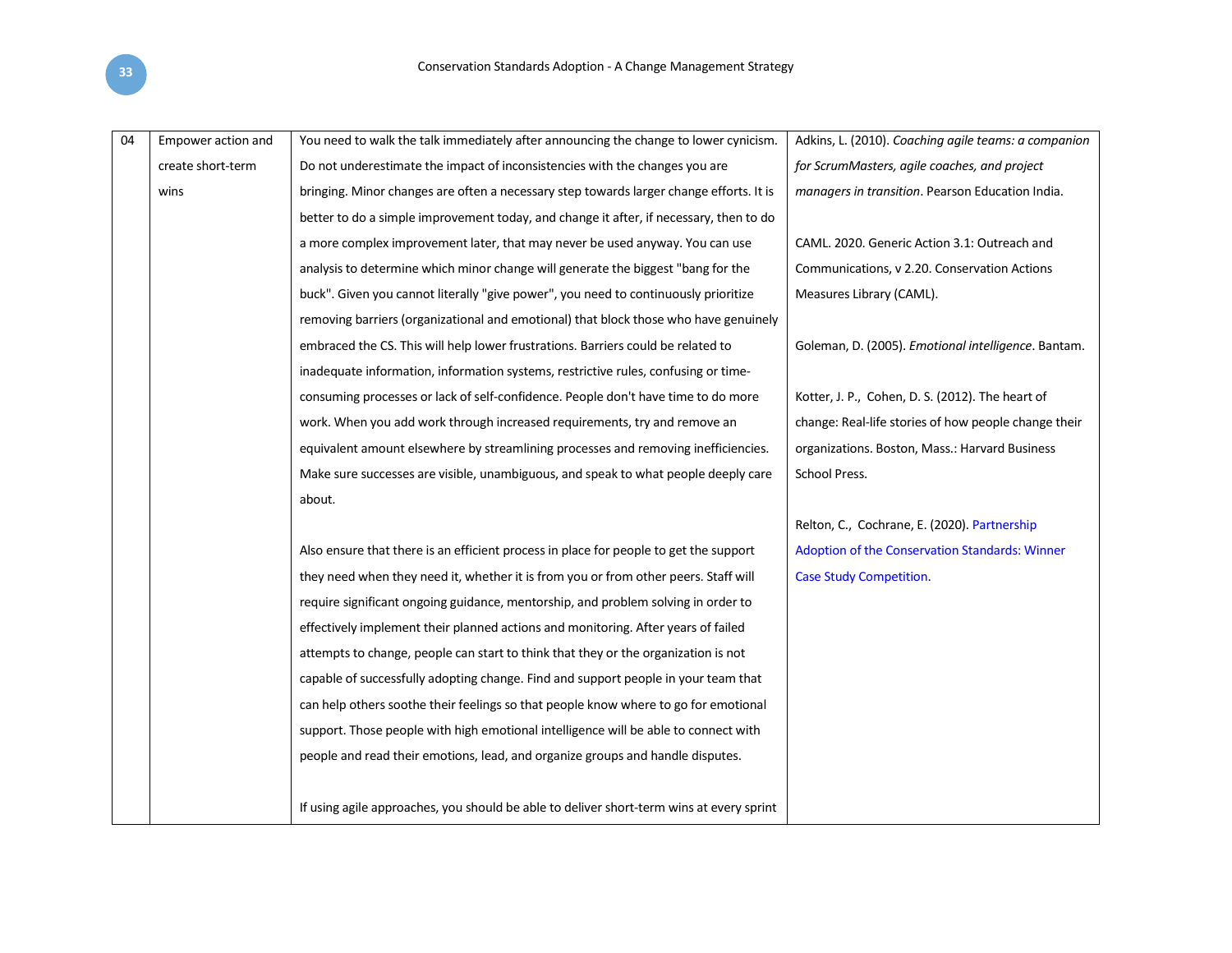| ID | <b>Activity</b>   | <b>Details</b>                                                                             | <b>Evidence</b>                                      |
|----|-------------------|--------------------------------------------------------------------------------------------|------------------------------------------------------|
|    |                   | (1-4 weeks), which are well tied to highest priority user stories and hence deliver on     |                                                      |
|    |                   | people's highest needs. This involves the project team delivering the tasks that are       |                                                      |
|    |                   | required to meet the selected user stories. The team should use quick and frequent         |                                                      |
|    |                   | "stand up meetings" to keep each other up to date, identify and address barriers to        |                                                      |
|    |                   | progress.                                                                                  |                                                      |
| 05 | Use champions and | Keep board members and senior management up to date on progress to develop a               | Carnegie, Dale. (2010). How to win friends and       |
|    | leaders to send   | common desire for change and continuing improvement. Sending clear, credible, and          | influence people. Simon and Schuste.                 |
|    | positive          | heartfelt messages about achievements and the direction of change. Praise the              | Goleman, D. (2005). Emotional intelligence. Bantam.  |
|    | reinforcements    | slightest and every improvement. Give people a fine reputation to live up to. Use          |                                                      |
|    |                   | encouragement, give honest and sincere appreciation (not insincere flattery). Use          | Kotter, J. P., Cohen, D. S. (2012). The heart of     |
|    |                   | repetition, symbols and don't communicate only facts, also use communications to           | change: Real-life stories of how people change their |
|    |                   | appeal to people's emotions. People unconsciously imitate emotions displayed by            | organizations. Boston, Mass.: Harvard Business       |
|    |                   | others, so find the appropriate messenger (it could be you or someone else). Use           | School Press.                                        |
|    |                   | quotes from, organizational and program leaders or funders. Document and share             |                                                      |
|    |                   | teams' successes that can be attributed to the adoption of the CS. Use external            | Relton, C., Cochrane, E. (2020). Partnership         |
|    |                   | recognition of your progress by others in the CMP and CCNet communities to                 | Adoption of the Conservation Standards: Winner       |
|    |                   | reinforce your organization's commitment to the CS.                                        | <b>Case Study Competition.</b>                       |
|    |                   |                                                                                            |                                                      |
|    |                   | If you are to criticize another person, talk about your own mistakes first. You can also   |                                                      |
|    |                   | start with a sincere praise about what was done well, followed by calling attention to     |                                                      |
|    |                   | the behavior you would wish to change. Call attention to people's mistakes indirectly,     |                                                      |
|    |                   | by using "and" rather than "but"; this will prevent the other person (especially           |                                                      |
|    |                   | sensitive people) from thinking that the praise was just a lead-in to a critical inference |                                                      |
|    |                   | of failure. When delivering criticism, be present, sensitive, offer a solution and make    |                                                      |
|    |                   | people's faults seem easy to correct.                                                      |                                                      |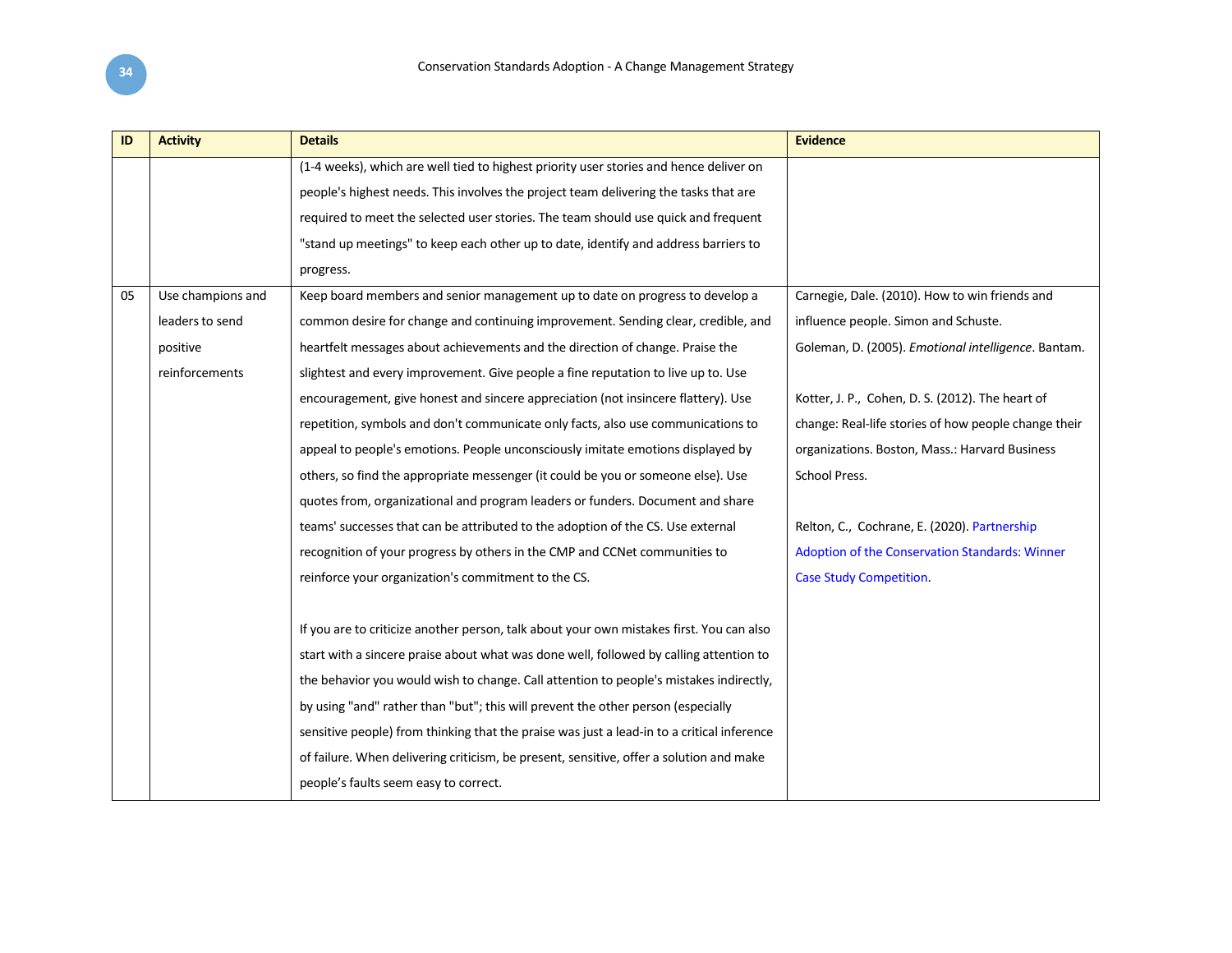| ID | <b>Activity</b>     | <b>Details</b>                                                                           | <b>Evidence</b>                                      |
|----|---------------------|------------------------------------------------------------------------------------------|------------------------------------------------------|
| 06 | Use appropriate     | Misunderstandings are rarely ended by an argument but by tact, diplomacy,                | Adkins, L. (2010). Coaching agile teams: a companion |
|    | conflict management | conciliation, and a sympathetic desire to see the other person's viewpoint. If conflicts | for ScrumMasters, agile coaches, and project         |
|    | techniques          | arise, first do nothing, and let the team navigate the conflict by themselves. Try       | managers in transition. Pearson Education India.     |
|    |                     | reframing the situation in more positive terms and bring the team back to their vision,  |                                                      |
|    |                     | goals, and objectives to see if people can move on. If this does not work, gather facts, | Carnegie, Dale. (2010). How to win friends and       |
|    |                     | plan discussions on potentially contentious topics ahead of time, determine the best     | influence people. Simon and Schuste.                 |
|    |                     | way to approach the situation and get to the desired results. During discussions,        |                                                      |
|    |                     | acknowledge people's emotions, ask open ended questions to clarify what people           | Goleman, D. (2005). Emotional intelligence. Bantam.  |
|    |                     | mean, ask people to listen and not to react tight away, and then ask the team to         |                                                      |
|    |                     | negotiation to decide on a satisfactory outcome or compromise. Try revealing             |                                                      |
|    |                     | common levels of conflicts, ask people to assess the current level and to identify the   |                                                      |
|    |                     | most appropriate response (see this document that can help). Use mediation as a last     |                                                      |
|    |                     | resort as it puts you in the driver's seat. Your goal should be to support the team's    |                                                      |
|    |                     | self-organization: everything you do for your team is one less thing they know how to    |                                                      |
|    |                     | do for themselves. Unsolvable conflicts do exist and may be tolerable by increasing      |                                                      |
|    |                     | positive interactions.                                                                   |                                                      |
|    |                     |                                                                                          |                                                      |
|    |                     | Do not carry anonymous complaints as this prevents full understanding of the             |                                                      |
|    |                     | situation from all parties. Listen and let the complainer know you will do nothing.      |                                                      |
|    |                     | When they are ready to resolve the situation, invite the complainer to cary complaints   |                                                      |
|    |                     | themselves, offer to be present or let the complainer know that you will share that      |                                                      |
|    |                     | they have express concerns.                                                              |                                                      |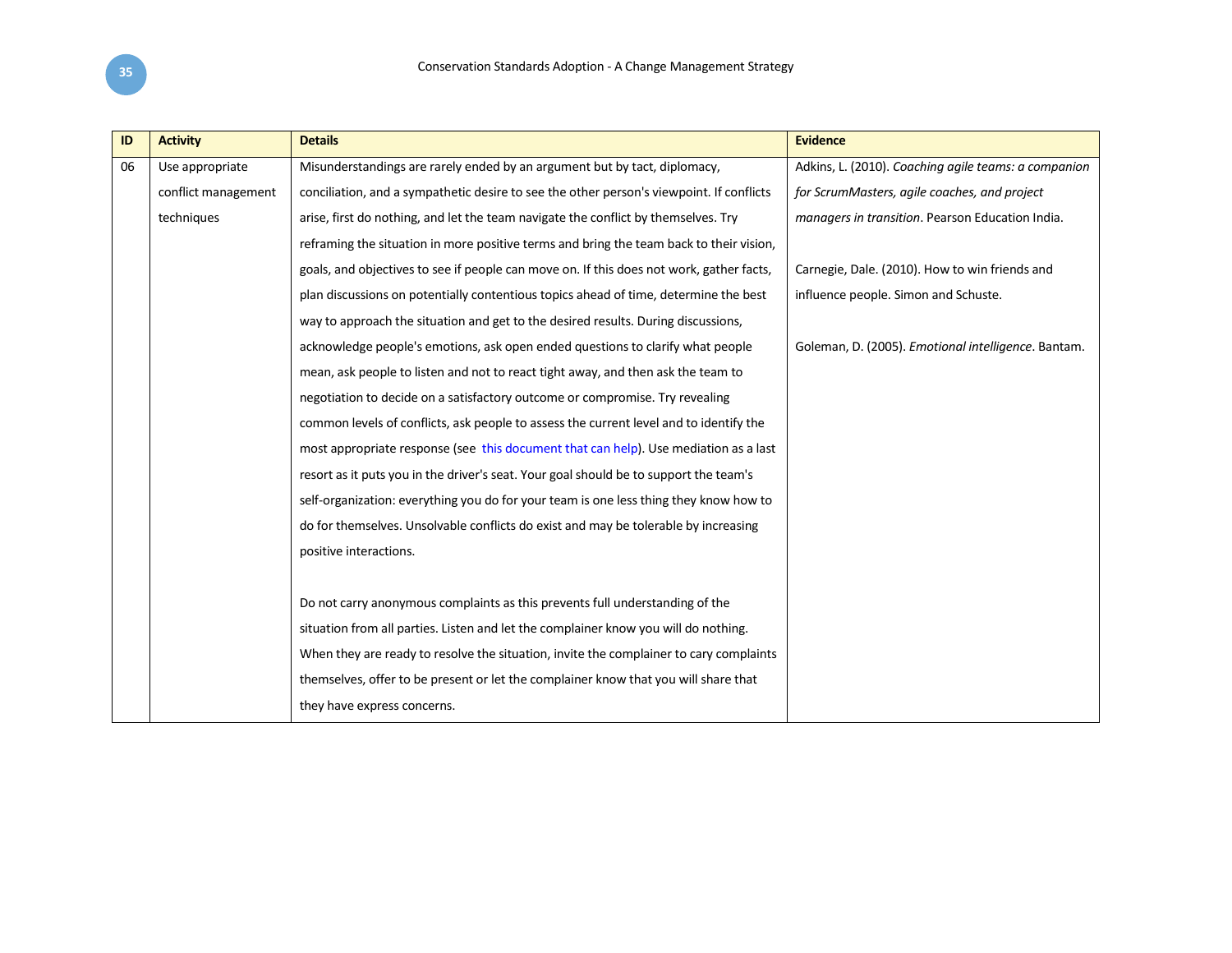| ID    | <b>Activity</b>     | <b>Details</b>                                                                          | <b>Evidence</b>                                      |
|-------|---------------------|-----------------------------------------------------------------------------------------|------------------------------------------------------|
| $07*$ | Identify and try to | Go back to your analysis of motivators potential barriers. Add new ones you have        | Kotter, J. P., Cohen, D. S. (2012). The heart of     |
|       | address resistor's  | learned along the way. Ensure you have sufficient resources to address issues that are  | change: Real-life stories of how people change their |
|       | concerns            | making people resist. No ducking the more difficult parts of the transformation,        | organizations. Boston, Mass.: Harvard Business       |
|       |                     | especially the bigger emotional barriers.                                               | School Press.                                        |
|       |                     |                                                                                         |                                                      |
|       |                     | Unfortunately, direct, or indirect supervisors who do not buy into the change and shut  |                                                      |
|       |                     | down their employees are common barriers. You should try to explain the situation to    |                                                      |
|       |                     | those creating the problem and try to get to the more fundamental reasons for their     |                                                      |
|       |                     | resistance. If this does not work, then try to reinforce the feeling of urgency and the |                                                      |
|       |                     | vision or get someone involved that has influence (not authority) over those people.    |                                                      |

**04: Analyse adapt improvements**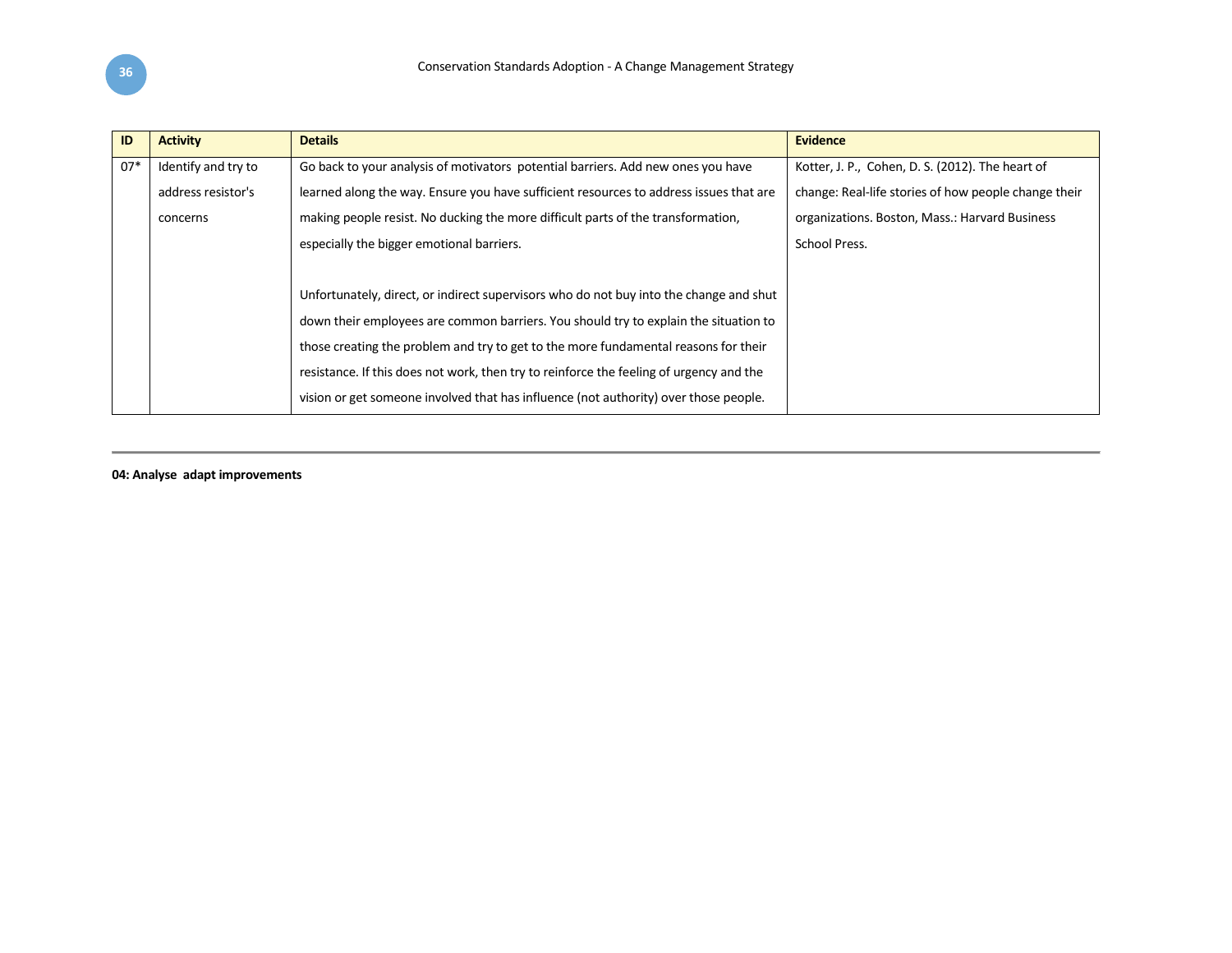| <b>Activity</b>             | <b>Details</b>                                                                             | <b>Evidence</b>                                          |
|-----------------------------|--------------------------------------------------------------------------------------------|----------------------------------------------------------|
| Use org's experience        | Ensure that you capture and learn from innovations and adaptations to the CS that          | Adkins, L. (2010). Coaching agile teams: a companion for |
| to improve and              | could provide benefit and lift barriers for practitioners.                                 | ScrumMasters, agile coaches, and project managers in     |
| promote CS adoption         |                                                                                            | transition. Pearson Education India.                     |
|                             | You will make mistakes, and people will find out about them, be honest. Look for           |                                                          |
|                             | areas where you can admit you have made errors and apologize for your mistakes.            | Carnegie, Dale. (2010). How to win friends and influence |
|                             | Anyone can try to defend their mistakes - and most do - but it will make you and           | people. Simon and Schuste.                               |
|                             | others feel better to admit mistakes. Say about yourself all the things you know           |                                                          |
|                             | other people say or want to say about you. Chances are:                                    | Relton, C., Cochrane, E. (2020). Partnership Adoption of |
|                             |                                                                                            | the Conservation Standards: Winner Case Study            |
|                             | people will be inspired to be just as humble, forgiving, fair and open-minded<br>$\bullet$ | Competition.                                             |
|                             | as you are,                                                                                |                                                          |
|                             | other people will admit to their own mistakes,<br>$\bullet$                                |                                                          |
|                             | defensiveness will be reduced, and mistakes will be minimized,<br>$\bullet$                |                                                          |
|                             | your challengers will be weakened,<br>٠                                                    |                                                          |
|                             | arguments will be more easily resolved,<br>$\bullet$                                       |                                                          |
|                             | performance will be increased.<br>$\bullet$                                                |                                                          |
| <b>Assess effectiveness</b> | CMP's audit tool can help determine the extent to which staff are using the CS,            |                                                          |
| of improvements to          | prioritize projects for coaching and support, and identify critical areas for              |                                                          |
| conservation                | improvement across the organization. Analyse CS adoption indicators to see what            |                                                          |
| practices                   | is working and what is not and show that the CS is an effective way to improve             |                                                          |
|                             | conservation results and impacts.                                                          |                                                          |
|                             |                                                                                            |                                                          |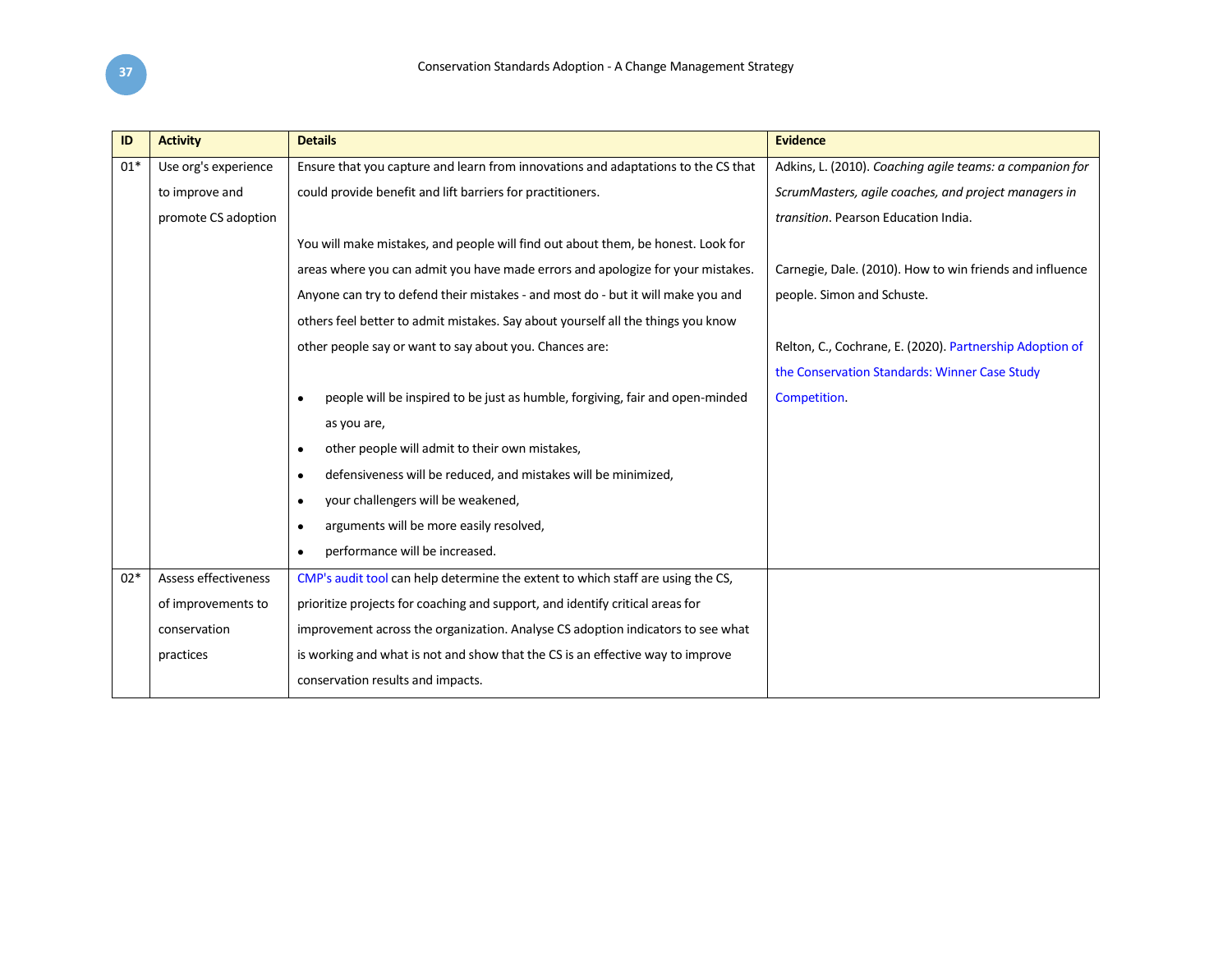| ID    | <b>Activity</b>      | <b>Details</b>                                                                     | <b>Evidence</b>                                             |
|-------|----------------------|------------------------------------------------------------------------------------|-------------------------------------------------------------|
| 03    | Improve processes    | Build systems and processes that are in line with the new behavior. Make sure that | Aiken, C., Keller, S. (2009). The irrational side of change |
|       | and systems          | organizational processes are constantly updated to reflect the latest improvements | management. McKinsey Quarterly, 2(10), 100-109.             |
|       |                      | that are being adopted in your organization. Build awareness of how systematised   |                                                             |
|       |                      | conservation information streamlines workflows in other parts of the organisation. | Relton, C., Cochrane, E. (2020). Partnership Adoption of    |
|       |                      | Generate support amongst staff in support roles and those responsible for other    | the Conservation Standards: Winner Case Study               |
|       |                      | business processes, to integrate systems and streamline workflows. Make it as      | Competition.                                                |
|       |                      | easy as possible for teams to get information into Miradi and for all consumers of |                                                             |
|       |                      | project information to get data out of Miradi.                                     | Stewart, A. (2018). Conservation Capability Maturity        |
|       |                      |                                                                                    | Model, A tool for assessing and improving performance       |
|       |                      |                                                                                    | of conservation organisations. In: Improving the practice   |
|       |                      |                                                                                    | of conservation by improving the management of              |
|       |                      |                                                                                    | conservation. V 1.2. 21 p.                                  |
| $04*$ | Root the CS into     | Ensure that the people continue to act in new ways, despite the pull of tradition  | Kotter, J. P., Cohen, D. S. (2012). The heart of change:    |
|       | organization culture | and staff turnover, by rooting behavior in reshaped organization culture and       | Real-life stories of how people change their                |
|       |                      | policies. Using the employee orientation process, the promotion processes, and     | organizations. Boston, Mass.: Harvard Business School       |
|       |                      | the power of emotion through recognition events to enhance new group norms         | Press.                                                      |
|       |                      | and shared values. This has to be done across the organization and partner         |                                                             |
|       |                      | organizations.                                                                     |                                                             |

**05: Share your learning about CS adoption**